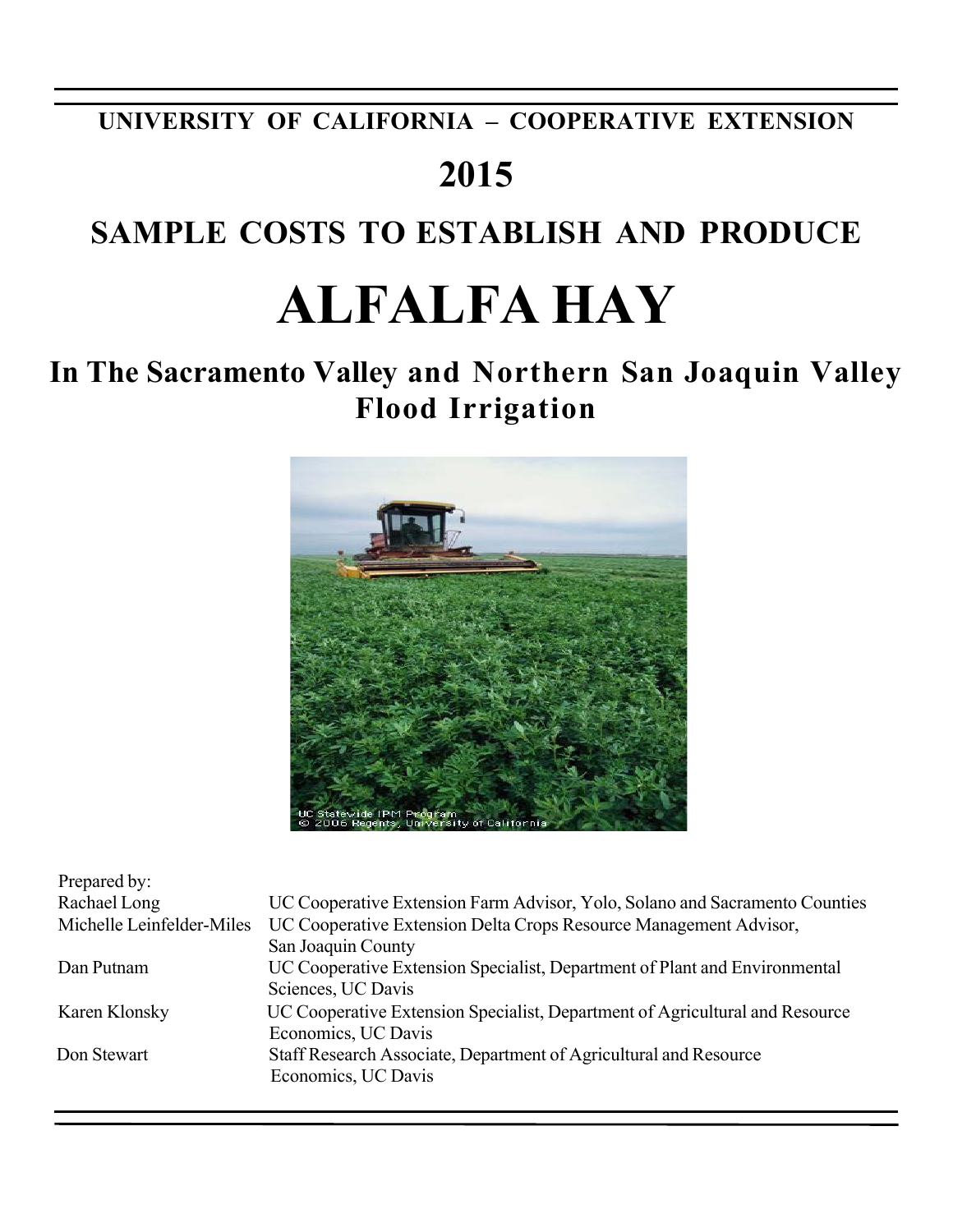# **UNIVERSITY OF CALIFORNIA COOPERATIVE EXTENSION Sample Costs to Establish and Produce Alfalfa Hay In the Sacramento Valley and Northern San Joaquin Valley Flood Irrigated-2015**

| <b>INTRODUCTION</b>                                                          | $\overline{2}$ |
|------------------------------------------------------------------------------|----------------|
| <b>ASSUMPTIONS</b>                                                           | 3              |
| <b>Stand Establishment Operating Costs</b>                                   | 3              |
| <b>Production Operating Costs</b>                                            | 4              |
| Pest Management During Production Years                                      | 5              |
| Labor, Equipment and Interest                                                | 6              |
| Cash Overhead                                                                | 6              |
| Non-Cash Overhead                                                            | 7              |
| <b>REFERENCES</b>                                                            | 9              |
| Table 1. Summary of Costs for Alfalfa-Per Acre Over Years                    | 10             |
| Table 2. Costs per Acre to Establish an Alfalfa Stand                        | 11             |
| Table 3. Material and Input Costs to Establish Alfalfa                       | 12             |
| Table 4. Whole Farm Annual Equipment Costs-Establishment Year                | 12             |
| Table 5. Costs per Acre to Produce Alfalfa                                   | 13             |
| Table 6. Costs and Returns per Acre to Produce Alfalfa                       | 14             |
| Table 7. Monthly Costs per Acre to Produce Alfalfa                           | 15             |
| Table 8. Ranging Analysis                                                    | 16             |
| Table 9. Whole Farm Annual Equipment, Investment and Business Overhead Costs | 17             |
| Table 10. Hourly Equipment Costs                                             | 18             |
| Table 11. Operations with Equipment and Materials                            | 19             |

## **STUDYCONTENTS**

# **INTRODUCTION**

 Sample costs to establish an alfalfa stand and produce alfalfa hay using flood irrigation in the Sacramento Valley and northern San Joaquin Valley are shown in this study. This study is intended as a guide only, and can be used to make production decisions, determine potential returns, prepare budgets and evaluate production loans. Practices described are based on the production practices considered typical for this crop and region, but will not apply to every farm situation. Sample costs for labor, materials, equipment and custom services are based on current figures. "Your Costs" columns in Tables 2, 3, 5 and 6 are provided for entering your farm costs. Table 1 shows the summary of costs for flood irrigated alfalfa per acre over four years. Tables 2-4 show costs per acre for establishing an alfalfa stand. Tables 5-11 show costs for producing alfalfa.

 The hypothetical farm operation, production practices, overhead, and calculations are described under assumptions. For additional information or an explanation of the calculations used in the study contact the Department of Agricultural and Resource Economics, University of California, Davis, 530-752-4651, destewart@ucdavis.edu.

 Sample Cost of Production studies for many commodities are available and can be down loaded from the Department website, http://coststudies.ucdavis.edu. Many older archived studies are also available on the website.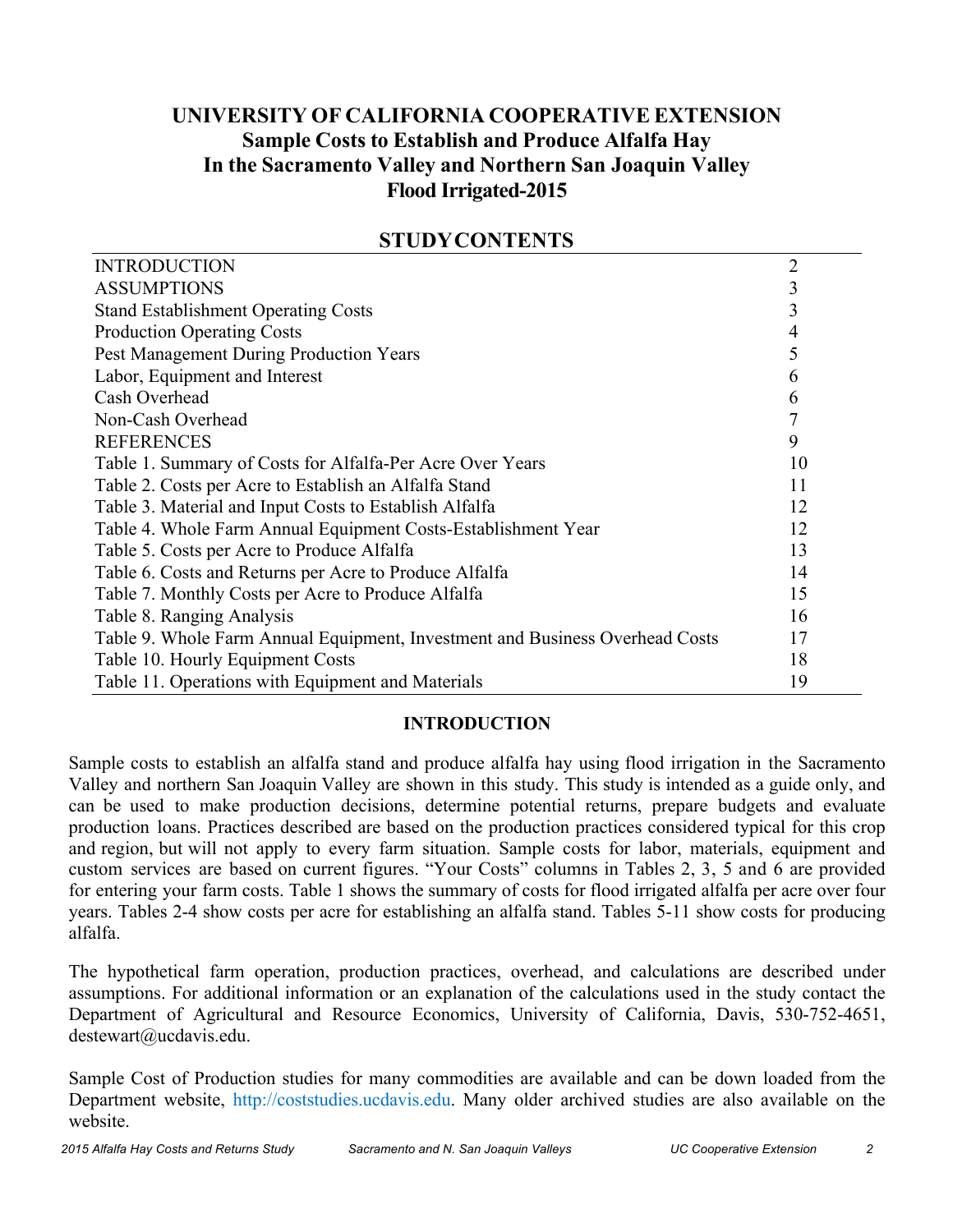## **ASSUMPTIONS**

 The assumptions refer to Tables 1 through 11 and pertain to sample costs to establish an alfalfa stand, and produce alfalfa for hay in the Sacramento Valley and northern San Joaquin Valley using flood irrigation. Practices described represent production practices and materials considered typical of an alfalfa stand in the region. Costs, materials, and practices in this study will not be applicable to all situations. Establishment and cultural practices vary among growers within the region. **The use of trade names and cultural practices in this report does not constitute an endorsement or recommendation by the**  University of California nor is any criticism implied by omission of other similar products or **cultural practices.** 

 study the 160 acres of alfalfa land is owned and operated by the grower. Farm. The hypothetical farm consists of 3,000 non-contiguous acres of field, row, and tree crops of which 600 acres are in alfalfa (440 in production and 160 being established) and the remaining 2,400 acres are planted to other crops such as almonds, corn, grains, processing tomatoes, sunflowers and dry beans. For this

# **Stand Establishment Operating Costs**

(Tables 2-4)

 Tables 2 to 4 show the costs associated with ground preparation, fertilizer, planting, weed control, equipment, labor, and establishing a flood irrigated alfalfa stand. Land preparation, and planting are done in the fall. The establishment year ends after the herbicide application in the fall at the 3-5 trifoliate leaf stage.

 **Land Preparation**. Stand establishment begins with a stubble disc and roller to incorporate the residue from the previous crop. The ground is chiseled to a depth of 18 to 24 inches to fracture the soil to improve water infiltration and root growth. The field is disced to break up large clods, creating better seed-to-soil contact for good seed germination. Laser leveling is performed by a custom operator once every seven cropping years. Therefore, one-seventh of this cost is included in the establishment costs. The rest of the field is smoothed with a tri-plane. Borders/checks are pulled every 50 feet down the length of the field. Tractor mounted Global Positioning System, (GPS) is used for field operations and the costs are included in this study. Healthy alfalfa stands compete well against weeds, insects, and diseases, so it is important to spend time on land preparation to ensure a dense and vigorous stand.

 **Fertilization.** Nitrogen (N) and phosphorus (P) as 11-52-0 at 200 pounds per acre of material and sulfur at 200 pounds per acre is applied by a custom operator in September during field work. Prior to planting, the PCA/CCA collects one soil sample per 20 acres and has it analyzed by a lab for phosphorous (P) and potassium (K) as shown in Tables 1, 2 and 3. This is especially important when alfalfa follows a crop like processing tomatoes where there may be high residual levels of phosphorus left over in the soil after harvest. This amount of sulfur is sufficient to supply crop needs for four to six years, and the phosphorus for one to two years. In this cost study the pre-plant fertilizer costs are charged to the establishment year and amortized over the 4 year life of the stand.

 **Planting.** Alfalfa seed is planted with a Brillion seeder 1/4 inch or less deep at 25 pounds of seed per acre. The seed is planted in September or October and for this study the stand life is four years. Roundup Ready seed is used in this study at a cost of \$8.00 per pound (including the \$3.00 per pound tech fee) that comes coated with a specific Rhizobial inoculant for nitrogen fixation. The field is ring rolled after planting to firm the seed bed. For selecting an appropriate variety with specific characteristic that are best adapted to your region, view the listed varietiesat the UCAlfalfa & Forage website at http://alfalfa.ucdavis.edu/%2Bproducing/variety/index.aspx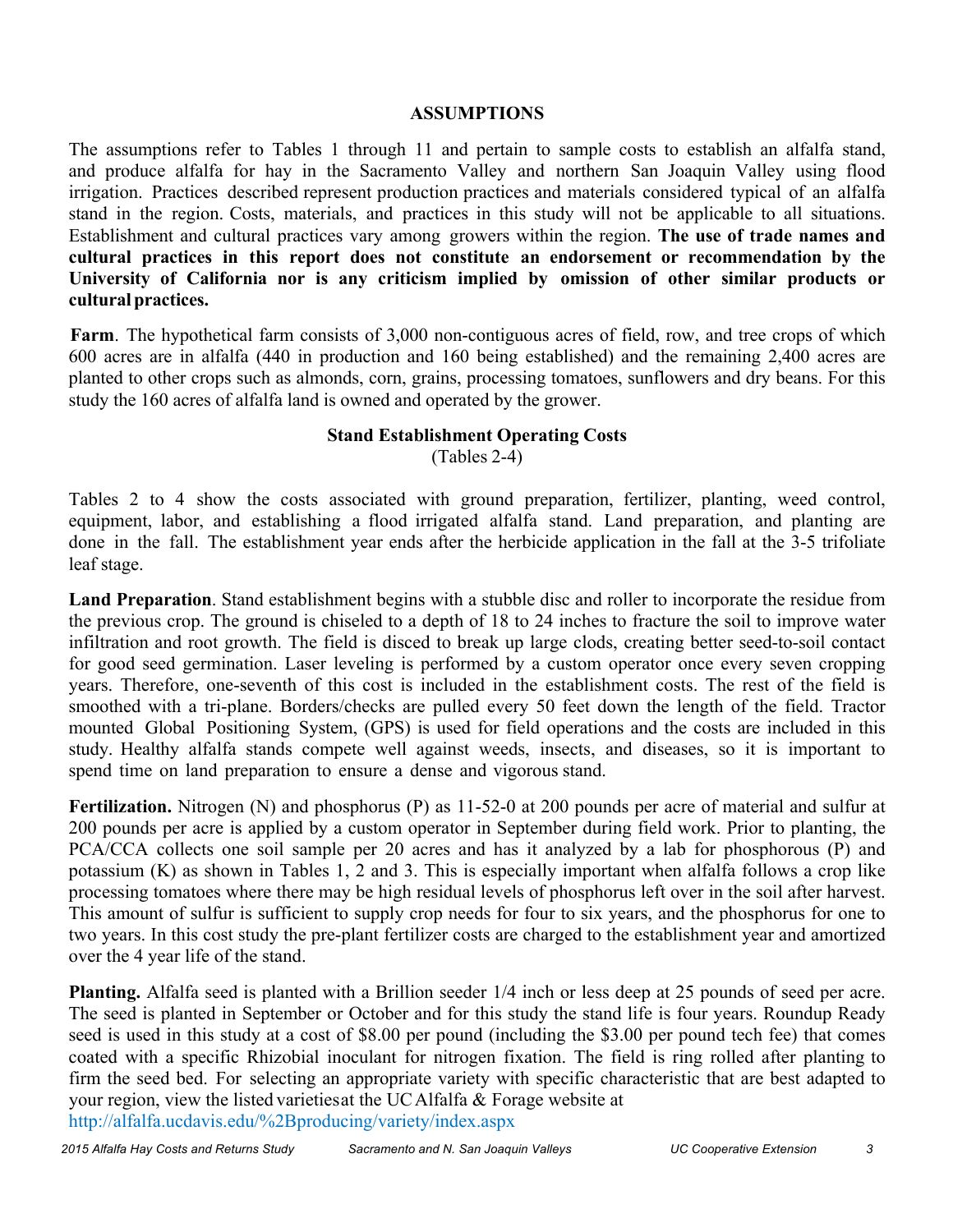# or the National Alfalfa Forage Alliance Alfalfa Variety Leaflet at https://www.alfalfa.org/varietyLeaflet.php

 **Irrigation**. In this study water for seed germination is sprinkled immediately after planting and then again two weeks later with a total of 6 acre-inches. Water is pumped from a well into lines and through a booster pump into the main lines that are attached to the sprinkler lines running the length of the field every 50-60 feet apart. Water and pumping costs are \$90 per acre foot, (\$7.50 per acre inch).

Pest Management. The pesticides, rates, and application practices mentioned in this cost study are listed in  the *UC IPM Pest Management Guidelines – Alfalfa.* **Pesticides mentioned in this study are not recommendations, but those commonly used in the region**. For information and pesticide use permits, contact the local county Agricultural Commissioner's office. For information on other pesticides available, pest identification, monitoring, and management, visit the UC IPM website at  http://ipm.ucdavis.edu/. **Pest control costs can vary considerably each year depending upon local conditions and pest populations in any given year.** Adjuvants are recommended for many pesticides for effective control and are an added cost. The adjuvants in this study are not included as a cost in all applications.

Pest Control Adviser/Certified Crop Advisor (PCA/CCA). Written recommendations are required for many pesticides and are available from licensed pest control or certified crop advisers. In addition the PCA/CCA or an independent consultant will monitor the field for agronomic problems including irrigation and nutrition. Growers may hire a private PCA/CCA or receive the service as part of a service agreement with an agricultural chemical and fertilizer company. It is assumed in this study that PCA/CCA services are provided by an Agricultural Company.

 *Weeds.* With Roundup Ready alfalfa planted, the broad spectrum post-emergent herbicide Roundup PowerMax is used for weed control. Weed control with Roundup PowerMax is used in late fall at the 3-5 trifoliate leaf stage when weeds are less than 4 inches tall.

## **Production Operating Costs**

(Tables 5-11)

 The production costs are shown in Tables 5-11. Tables 5 and 6 show the production costs associated with equipment, pest control, irrigation, labor, and harvesting alfalfa.

 in July) 7 irrigations totaling 3.5 acre-feet, (42 inches) of water are applied through the flood system. The **Irrigation**. Irrigation costs include water costs, pumping and labor expenses. From April to September, (twice actual water requirement will vary each year based on soil, climatic, and plant physiological factors. Water is pumped into a ditch and syphon tubes are used to pull water from the ditch into the alfalfa checks between the borders, flooding the checks. The head ditch and tail levee are made in April before the first irrigation.

 **Fertilization**. Once the stand is established, plant tissue samples should be taken from the fourth or fifth cutting toward the end of the second production year to determine the levels of phosphorus, potassium, sulfur and other micro nutrients needed by the alfalfa in the following years of the stand life. Costs shown in Tables 5 and 6 are for the analysis based on plant samples collected by the PCA/CCA. In this study, at the end of year two (beginning of year three), 11-52-0 at 200 pounds per acre is actually applied in January for a total of 400 and four (year 4, end of the stand life). pounds of P per acre for the total life of the four year stand. Subsequent micro-nutrient fertilizers are applied as needed from tissue analysis and PCA/CCA recommendations. Summer tissue samples are omitted in year three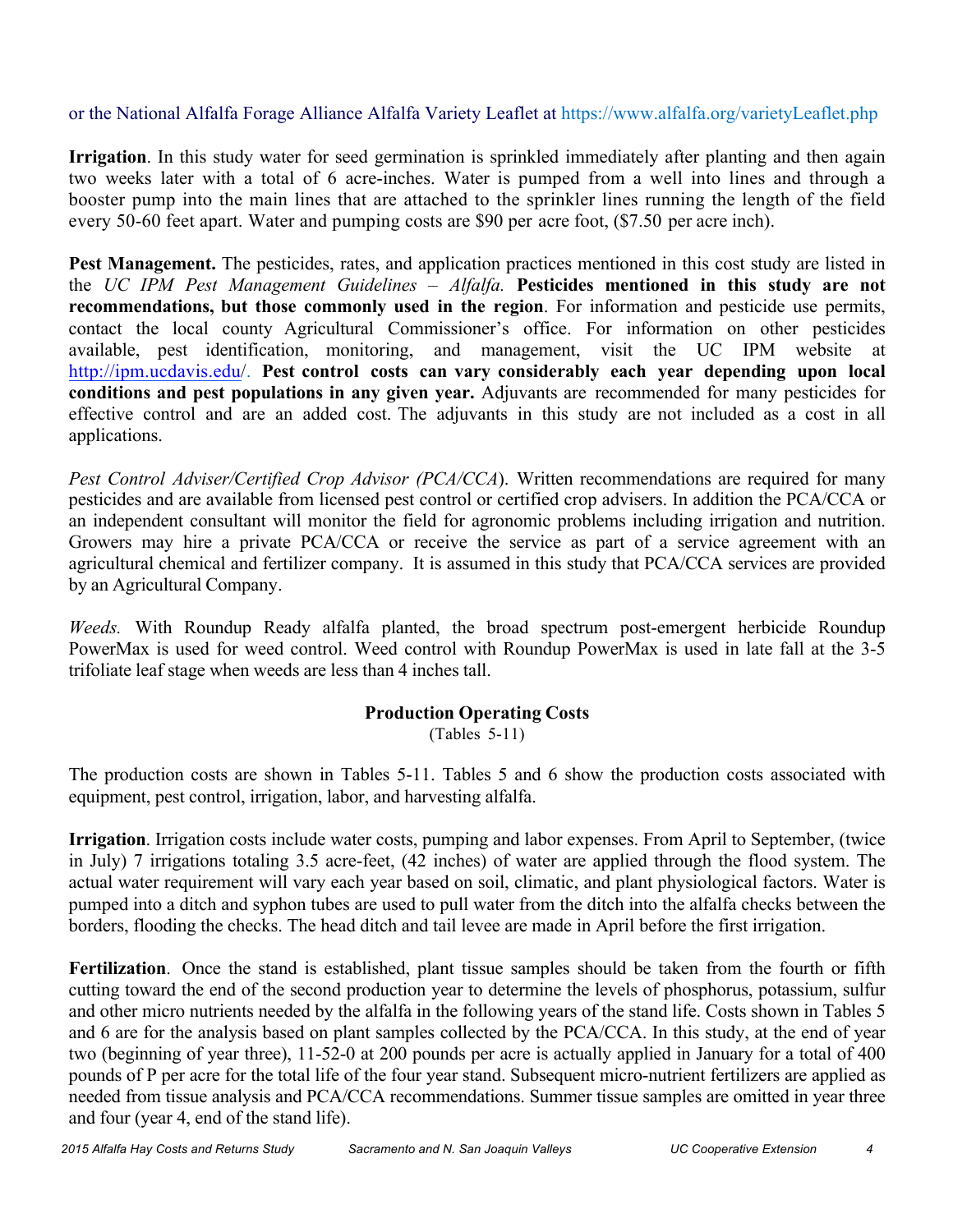## **Pest Management during Production Years**

 *Weeds*. In Year 1 of the production stage, Roundup PowerMax is used in February. In year 2, Roundup is applied with an ATV pulled sprayer. Pre-emergence or contact herbicides with different active ingredients should be rotated with Roundup as needed during production years to combat weed species shift and applied in December. In year 3, Roundup is tank mixed with the herbicide Velpar and applied in December. In year 4, Roundup is applied in January, and then again in June for summer grasses. All herbicides are resistance.

 *Insects.* Several insect species attack alfalfa, but weevils (Egyptian and alfalfa), aphids, alfalfa caterpillar, and armyworms are the pests that cause the most economic damage. Weevils and aphids are assumed to reach population levels requiring a single treatment for control for which the insecticide (Warrior II) is applied in March. Worms, alfalfa caterpillar and armyworms are controlled in July and August with insecticide (Coragen and Belt) applications.

Vertebrate Pest Control. Pocket gophers and meadow mice are the main vertebrate pests that can cause unless the populations are severe enough to cause economic loss. Rodent pests are not treated in this study. damage in alfalfa stands. . Control is usually trapping or poison bait, depending on the pest causing the damage, applied by hand or mechanically. Flood irrigations deter rodents and most growers do not treat

 **Harvest**. In this study, the alfalfa is harvested by the grower for hay seven times per year; April, May, June, July (twice), August, and September. Alfalfa for hay is cut with a self-propelled swather and left to dry for several days before it is turned and windrowed using a rake. All harvest operations are performed inside of the head ditch and tail levee. Once the hay has dried to the correct moisture content, it is baled into 100 to 125 pound small bales or 1,300 pounds for large bales. The bales are picked up with a bale wagon that moves them from the field and roadsides them (picks up bales and puts in stacks). Using the growers equipment the costs are \$37/ton including road siding. For this study we are using 1300 lb bales. The moisture content of alfalfa growing in the field is generally between 75% and 83%. Optimum moisture for raking is 35% to 40%. The optimum moisture content for baling large 1300 pound bales is  $14\%$ 

Custom Harvest. Some harvesting companies swath, rake, bale, and roadside the harvested alfalfa for a single fee based on tonnage per acre. Custom operations can be as much as \$36/ton for swathing, raking and baling with an additional \$14/ton roadside charges for a total of \$50/ton.

 **Yields.** The crop is assumed to yield 7.0 tons of hay per acre at 90% dry matter (DM). Annual yields range from 5.0 to 9.0 tons of hay per acre in this region on flood irrigation (averaging 7.0 tons).

 **Returns**. A price of \$285 per ton for premium hay is based on current USDA California 2014 averages over all grades for the Sacramento Valley market districts. Hay prices and hay quality will vary during the season and by district. USDA alfalfa hay standards are Supreme, Premium, Good, Fair, and Utility, with Supreme garnering the highest price. For this study Table 7 shows grower returns over a range of yields and prices.

**Pickups/ATV**. The  $\frac{1}{2}$  ton pickup is used for irrigation, on road transportation and farm work. The  $\frac{3}{4}$  ton pickup is for business purposes as needed. The ATV is used for pesticide applications, in-field gopher scouting and off road transportation.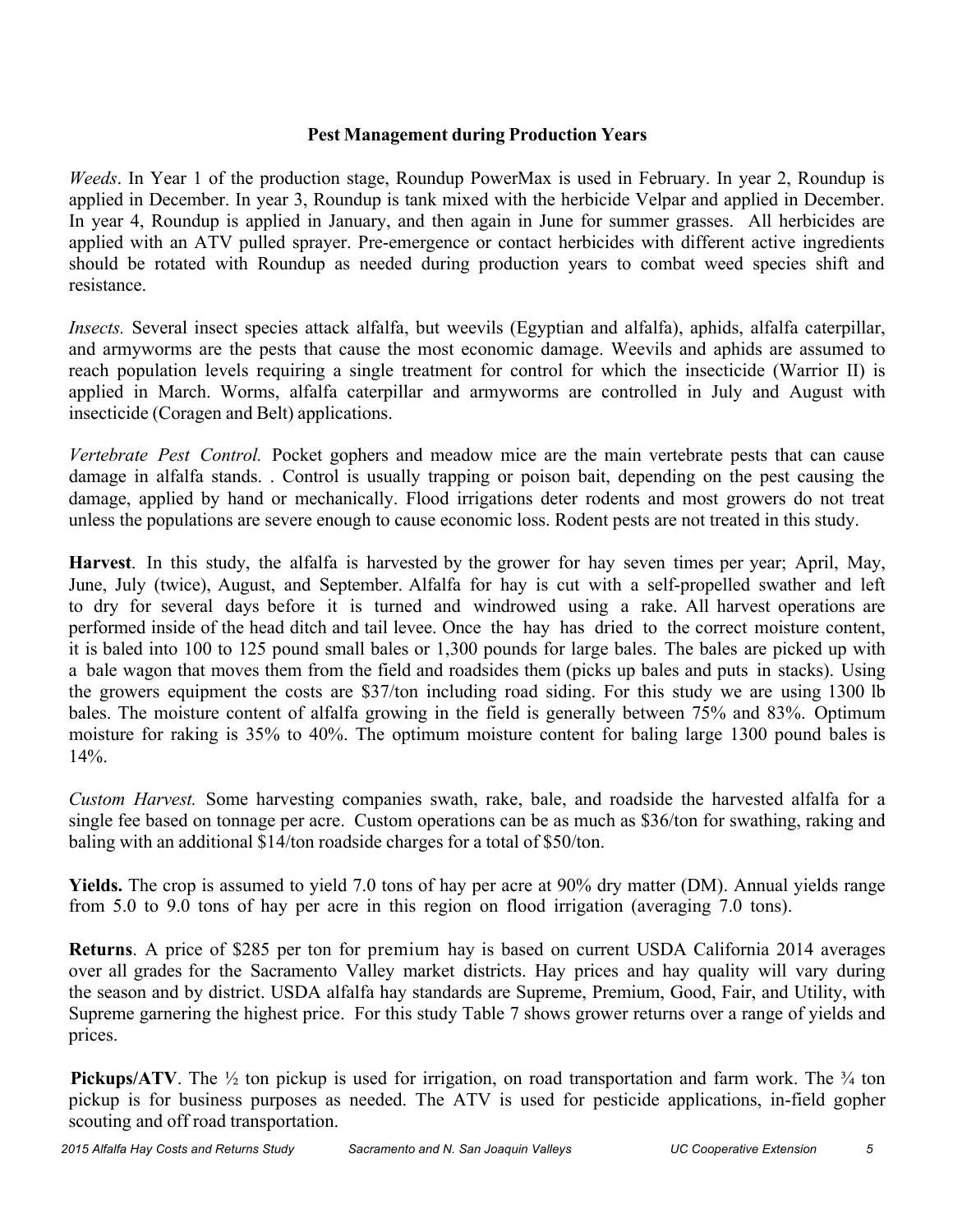# **Labor, Equipment and Interest**

 *Labor.* Labor rates of \$17.00 per hour for machine operators and \$13.60 for general labor includes payroll overhead of 36%. The basic hourly wages are \$12.50 for machine operators and \$10.00 for general labor. The overhead includes the employers' share of federal and California state payroll taxes, workers' compensation insurance for field crops and a percentage for other possible benefits. Workers' compensation costs will vary among growers, but for this study the cost is based upon the average industry final rate as of January 1, 2014. Labor costs for operations involving machinery are 20% higher than the operation time given in Tables 2 and 5 to account for the extra labor involved in equipment set up, moving, maintenance, work breaks, and field repair.

 *Equipment Operating Costs*. Repair costs are based on purchase price, annual hours of use, total hours of life, and repair coefficients formulated by the American Society of Agricultural Engineers (ASAE). Fuel and lubrication costs are also determined by ASAE equations based on maximum power takeoff (PTO) horsepower, and fuel type. Prices for on-farm delivery of diesel and gasoline are \$3.88 and \$3.39 per gallon, respectively. The costs are based on October, 2014 prices. Energy Information Administration, Department of Energy (DOE) weekly data. Gasoline also includes federal and state excise tax, which are refundable for on-farm use when filing your income tax. The fuel, lube, and repair costs per acre for each operation in Tables 1 and 4 are determined by multiplying the total hourly operating cost in Table 9 for each piece of equipment used for the selected operation by the hours per acre. Tractor time is 10% higher than implement time for a given operation to account for setup, travel and down time.

Interest on Operating Capital. Interest on operating capital is based on cash operating costs and is calculated monthly until harvest at a nominal rate of 5.75% per year. A nominal interest rate is the typical market cost of borrowed funds. The interest cost of post-harvest operations is discounted back to the last harvest month using a negative interest charge. The rate will vary depending upon various factors, but the rate in this study is considered a typical lending rate by a farm lending agency as of January 2014.

 **Risk.** Production risks should not be minimized. While this study makes every effort to model a production system based on typical, real world practices, it cannot fully represent financial, agronomic and market risks, which affect the profitability and economic viability of alfalfa production.

# **Cash Overhead**

 Cash overhead consists of various cash expenses paid out during the year that are assigned to the whole farm, not to a particular operation. Employee benefits, payroll taxes and workers' compensation insurance are included in labor costs and not under cash overhead. A portion of the overhead costs in the establishment year is allocated to the previous crop.

 *Property Taxes*. Counties charge a base property tax rate of 1% on the assessed value of the property. In some counties special assessment districts exist and charge additional taxes on property including equipment, buildings, and improvements. For this study, county taxes are calculated as 1% of the average value of the property.

 *Insurance*. Insurance for farm investments varies depending on the assets included and the amount of coverage. Property insurance provides coverage for property loss and is charged at 0.843% of the average value of the assets over their useful life. Liability insurance covers accidents on the farm and costs \$1,643 for the entire farm.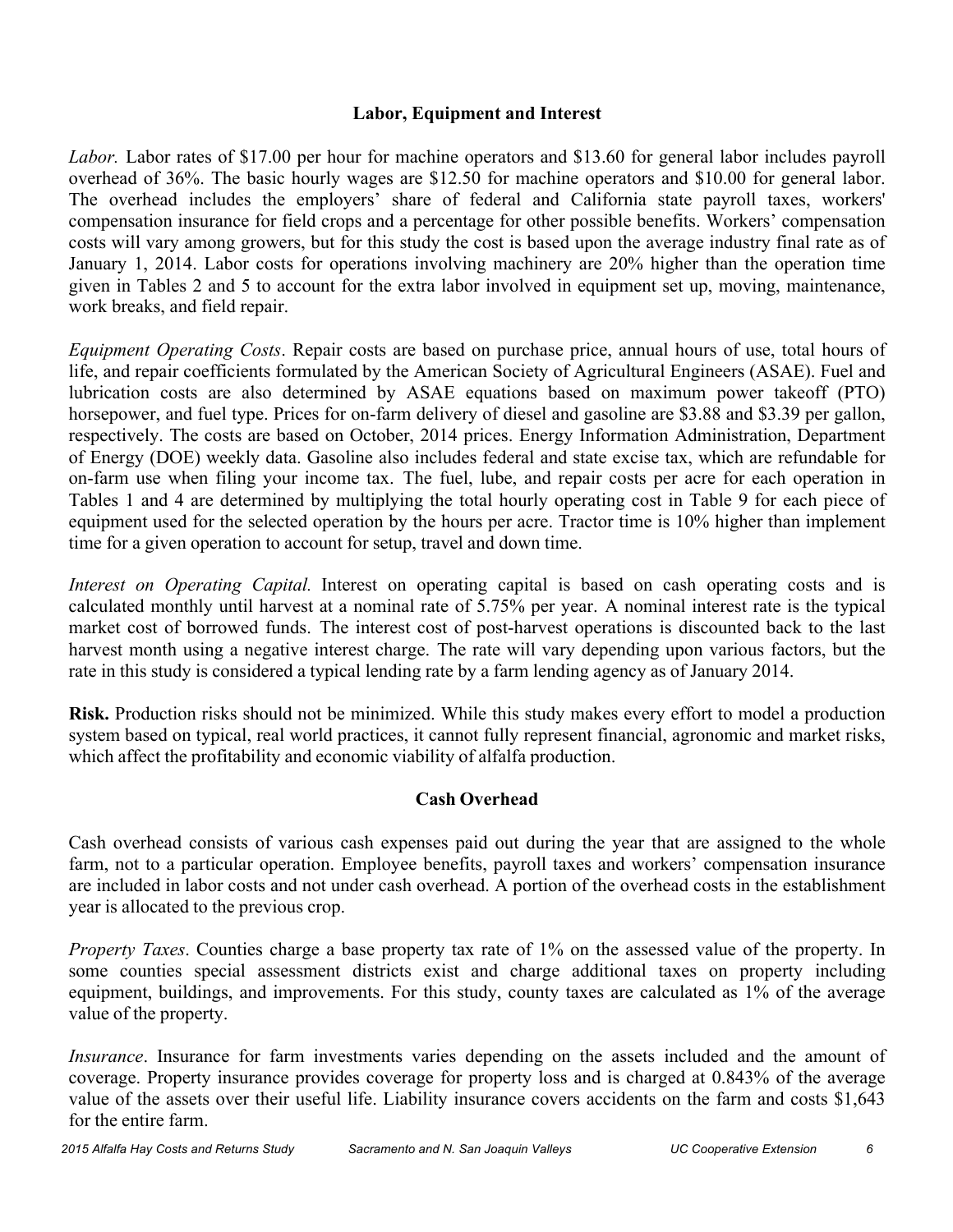*Office Expense*. Costs are estimated at \$50 per acre for the ranch and are not based on any specific information, except that there is a cost involved for bookkeeping, payroll, tax preparation, and telephone.

 *Investment Repairs*. Annual repairs on investments or capital recovery items that require maintenance are calculated as 2% of the purchase price. Repairs are not calculated for land and establishment costs.

 *Field Supervisors' Salary*. Supervisor salaries for alfalfa include insurance, payroll taxes, benefits and bonuses. One third of the supervisors' time is allocated to alfalfa. The costs used in this study are \$42.50 per acre.

# **Non-Cash Overhead**

 Non-cash overhead is calculated as the capital recovery cost for equipment and other farm investments. A portion of the overhead costs in the establishment year are allocated to the previous crop

 *Capital Recovery Costs*. Capital recovery cost is the annual depreciation and interest costs for a capital investment and is the amount of money required each year to recover the difference between the purchase price and salvage value (unrecovered capital). The capital recovery costs are equivalent to the annual payment on a loan for the investment with the down payment equal to the discounted salvage value. This is a more complex method of calculating ownership costs than straight-line depreciation and opportunity costs, but more accurately represents the annual costs of ownership because it takes the time value of money into account (Boehlje and Eidman). The formula for the calculation of the annual capital recovery costs is;

[(Purchase Price – Salvage Value) x Capital Recovery Factor] + (Salvage Value x Interest Rate).

Salvage Value. Salvage value is the estimated value of an investment at the end of its useful life. For farm machinery the value is a percentage of the new cost of the investment (Boehlje and Eidman 1984). The value is calculated from equations developed by ASAE (American Society of Agricultural Engineers), based on equipment type and years of life. The life in years is estimated by dividing the wear out life, as given by ASAE, by the annual hours of use in the operation. For other investments including irrigation systems, buildings, and miscellaneous equipment, the value at the end of its useful life is zero. The salvage value for land is the purchase price because land does not depreciate.

*Capital Recovery Factor*. Capital recovery factor is the amortization factor or annual payment whose present value at compound interest is 1. The amortization factor is a table value that corresponds to the interest rate and equipment life.

*Interest Rate.* An interest rate of 4.75% is used to calculate capital recovery. The rate will vary depending upon loan amount and other lending agency conditions, but is the basic rate suggested by a farm lending agency as of January 2014.

 *Tools*. Includes shop equipment/tools and other tools used on the farm and does not recognize any specific inventory.

 *Shop Building*. A shop building is used for equipment maintenance and repair, parts and supply storage, a bathroom, and houses the farm's office. The building encompasses 8,000 square feet, has a concrete floor, and is wired and plumbed as needed to meet building codes.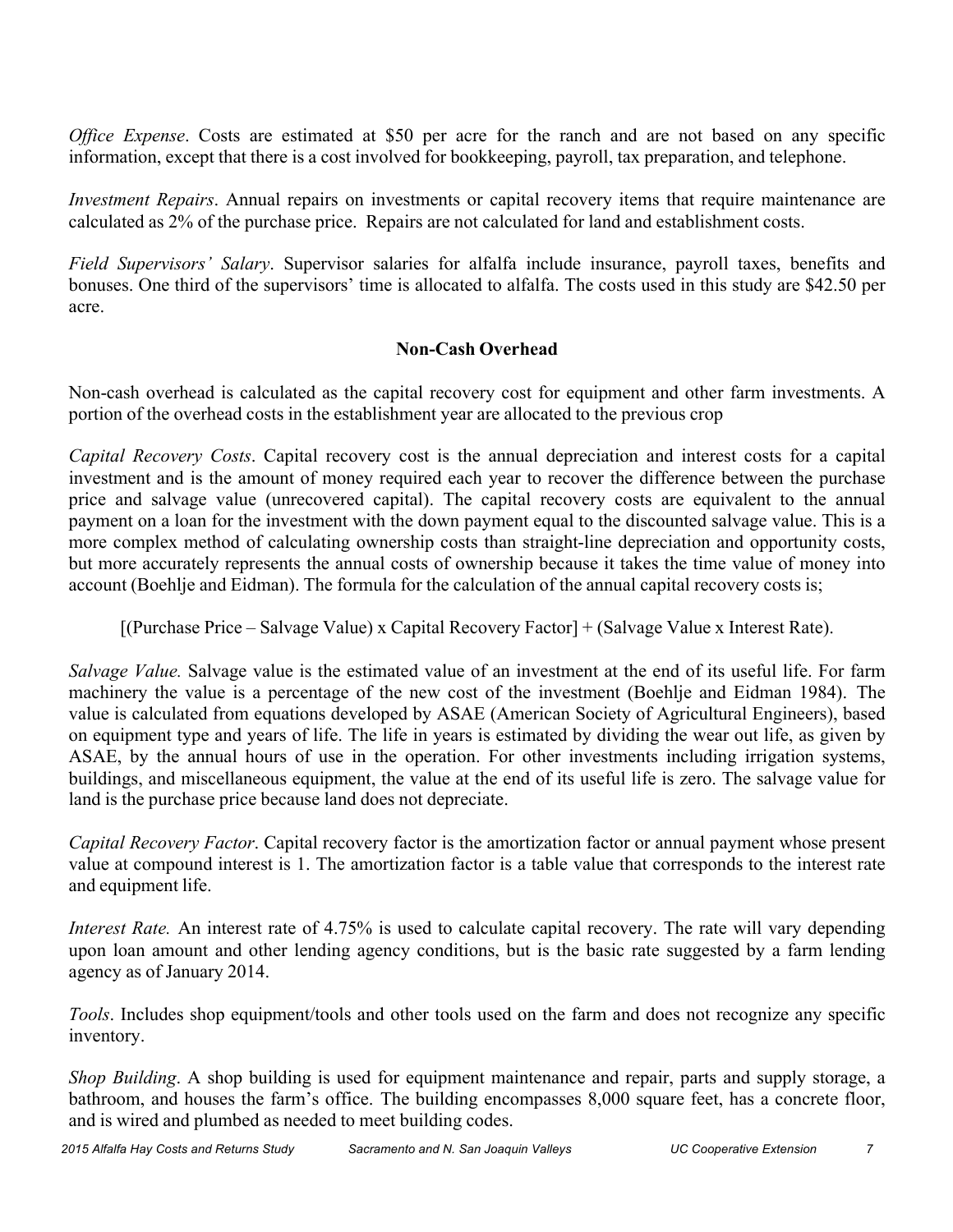*Irrigation System.* The established permanent irrigation system consists of wells, pumps, buried mainline and alfalfa valves which are included in the land purchase price. The cost for the 600 acres is based on a quarter section (160 acres) with one-quarter mile runs. There are two 18-inch mainlines each approximately 2,640 feet long with 10 or 12-inch alfalfa valves every 50 feet and a quarter mile intertie line (connects two mainlines) with 12-inch PVC. A ditch is pulled using a tractor and ditcher, at the head of the field and syphon tubes are used to flood the checks. A drain is made using a tractor and 3-point blade, for the excess water to leave the field.

The sprinkler irrigation system consists of pipes & risers, main and laterals lines, valve openers/bonnets and booster pumps owned by grower and shown under non-cash overhead.

 *Land*. Cropland with district water suitable for alfalfa production typically ranges in value among counties from \$5,000 to \$12,000 per acre. The land in this study is owned by the grower and cost \$8,000 per acre.

 *Hay Barn*. The open barn with a metal roof covers 5,000 square feet and is 20 feet high. The building's ten support poles are on concrete piers with a natural floor (ground).

 *Fuel Tanks*. Two 5,000-gallon fuel tanks using gravity feed are on metal stands. The tanks are setup in a cement containment pad that meets federal, state, and county regulations.

 *Establishment Costs*. Costs to establish the alfalfa stand are used to determine capital recovery expenses, depreciation, and interest on investment, during the production years. The establishment cost is the sum of cash costs for land preparation, planting, and cash overhead for establishing the alfalfa. The Total Cash Costs shown in Table 2 represents the establishment cost per acre. For this study, the cost is \$821 per acre or \$131,360 for the 160 acres. The alfalfa stand establishment cost is amortized over the 4-year stand life.

 *Equipment***.** Although, farm equipment is purchased new or used, the study shows the current purchase price for new equipment. The new purchase price is adjusted to 60% to indicate a mix of new and used equipment. Equipment costs are composed of three parts: non-cash overhead, cash overhead, and operating costs. Both of the overhead factors have been discussed in previous sections. The operating costs consist of repairs, fuel, and lubrication and are discussed under operating costs.

**Table Values.** Due to rounding, the totals may be slightly different from the sum of the components.

The University of California does not discriminate in any of its policies, procedures or practices. The University is an affirmative action/equal opportunity employer.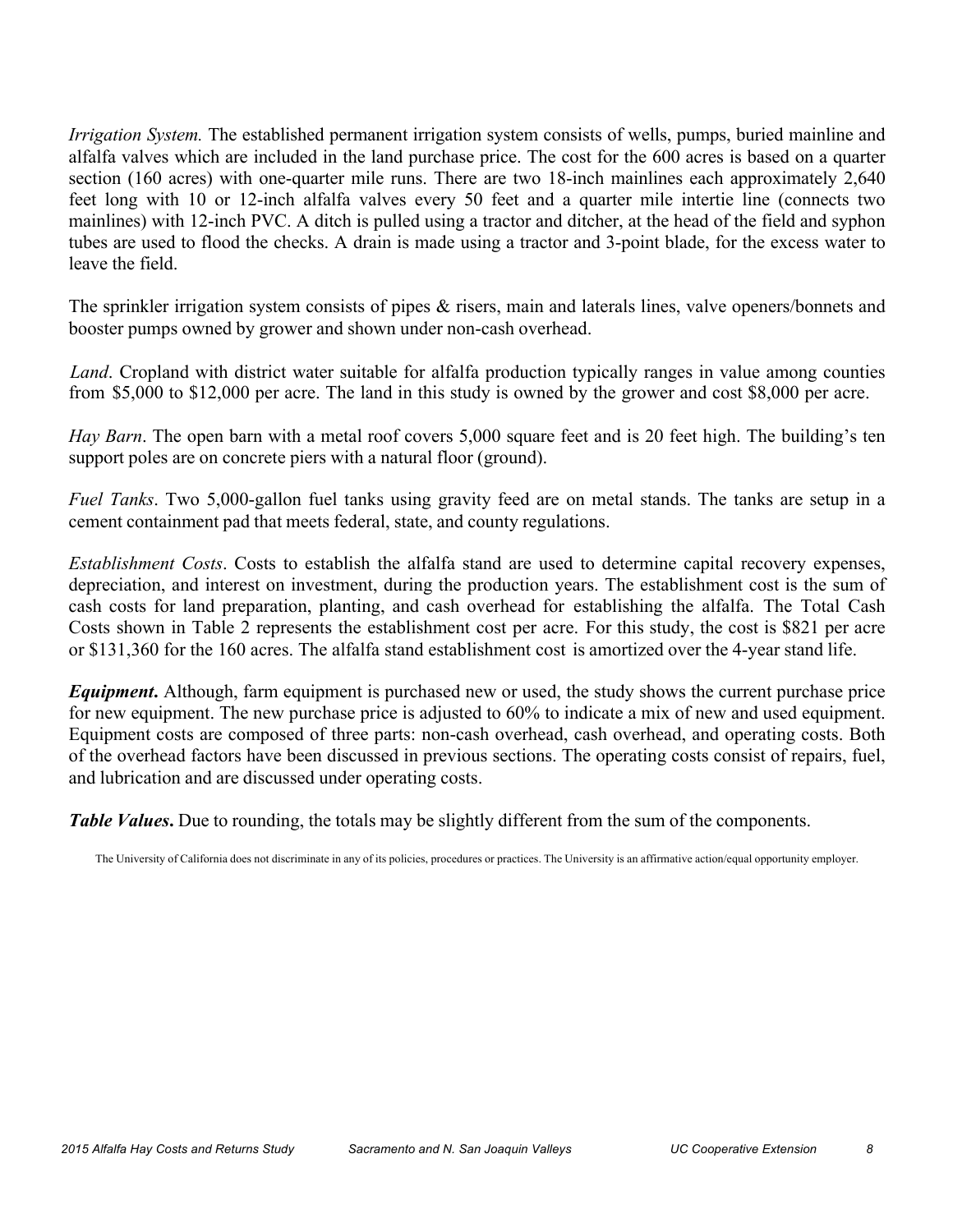## **REFERENCES**

 American Society of Agricultural Engineers. 2011. American Society of Agricultural Engineers Standards Yearbook. Russell H. Hahn and Evelyn E. Rosentreter (eds.) St. Joseph, Missouri. 41st edition.

American Society of Farm Managers and Rural Appraisers. 2014. Trends in Agricultural Land & Lease Values. California Chapter of the American Society of Farms Managers and Rural Appraisers. Woodbridge, CA.

 Barker, Doug. January 22, 2014. California Workers' Compensation Rating Data for Selected Agricultural Classifications as of January 1, 2014. California Department of Insurance, Rate Regulation Branch. http://www.insurance.ca.gov/0500-about-us/.

 Boehlje, Michael D., and Vernon R. Eidman. 1984. Farm Management. John Wiley and Sons. New York, New York.

 Blank, Steve, Karen Klonsky, Kim Norris, and Steve Orloff. 1992. Acquiring alfalfa hay equipment: A financial analysis of alternatives. University of California. Oakland, California. Giannini Information Series No. 92-1. http://giannini.ucop.edu/InfoSeries/921-HayEquip.pdf.

 Energy Information Administration 2014. Weekly Retail prices for farm delivery of Diesel & Gasoline. http://tonto.eia.doe.gov/oog/info/gdu/gasdiesel.asp

 Integrated Pest Management Education and Publications. 2008. "UC Pest Management Guidelines, Alfalfa." M. L. Flint (ed.) UC IPM Pest Management Guidelines. University of California. Division of Agriculture and Natural Resources, Oakland, CA. Publication 3339. http://www.ipm.ucdavis.edu/PMG/selectnewpest.Alfalfa.html.

 Long, Rachael F., Jerry L. Schmierer, Karen Klonsky, Richard L. De Moura. "2008-Sample Cost to Establish An Alfalfa Stand and Produce Alfalfa Hay in the Sacramento Valley, Flood Irrigation". University of California, Davis, CA. http://coststudies.ucdavis.edu/.

 Putnam, Dan, Rachael F. Long, Michelle Leinfelder-Miles, Dan Putnam, Karen Klonsky, Don Stewart. "2014- Sample Cost to Establish An Alfalfa Stand and Produce Alfalfa Hay Under Sub-surface Drip Irrigation (SDI)". University of California, Davis, CA. http://coststudies.ucdavis.edu/.

 Summers C and DH Putnam [eds]. 2008. Irrigated Alfalfa Management for Mediterranean and Desert Zones. UC ANR publication number 3512, http://ucanr.org/pubs.cfm.

 University of California Agriculture and Natural Resources. Statewide IPM Program, How to Manage Pests, Alfalfa. Alfalfa. http://www.ipm.ucdavis.edu/PMG/selectnewpest.alfalfa-hay.html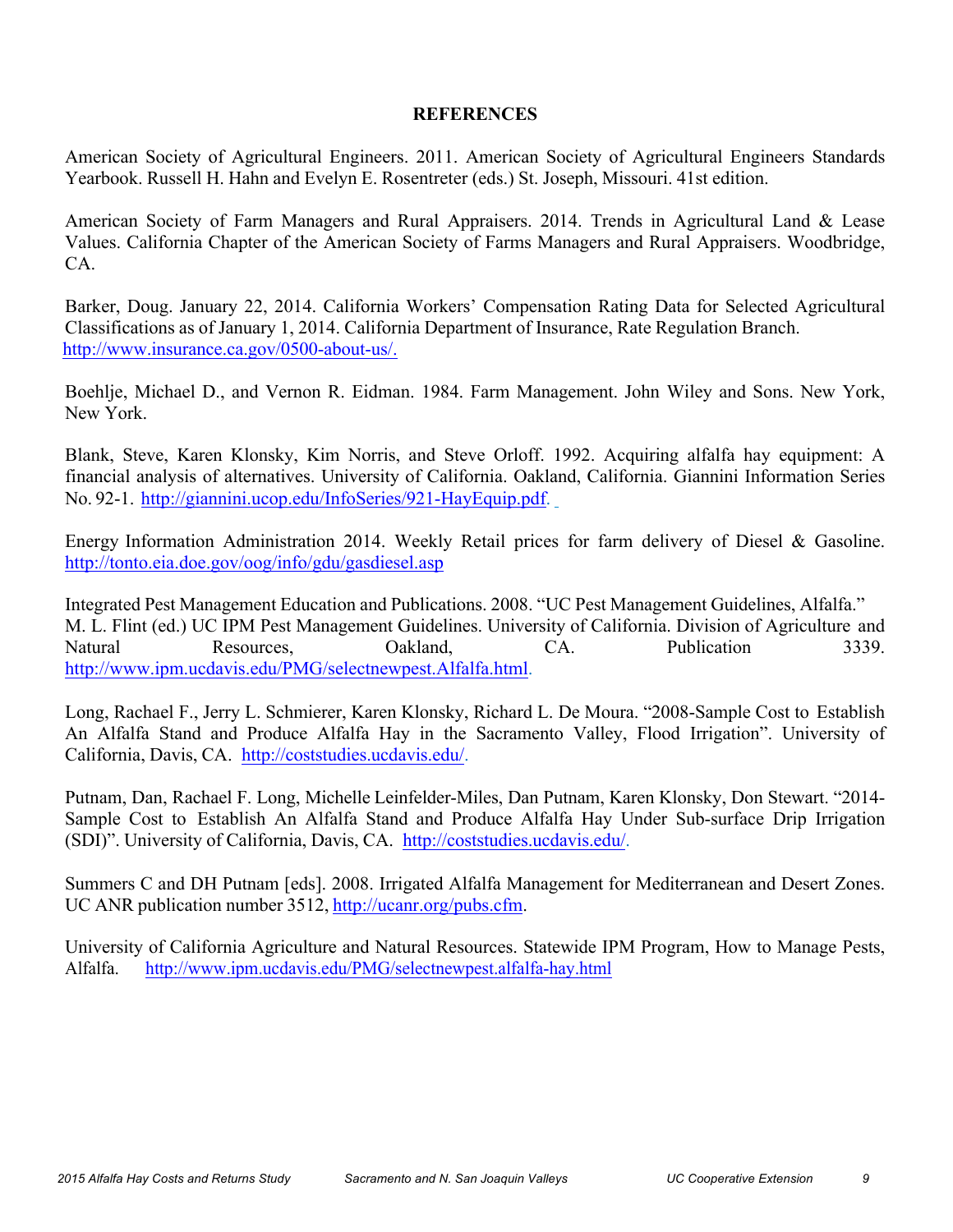|                                  | Establishment- |        |         |        |        |
|----------------------------------|----------------|--------|---------|--------|--------|
| Operations                       | Year           | Year-1 | Years-2 | Year-3 | Year-4 |
| Pre-Plant:                       |                |        |         |        |        |
| Land Prep (Combined)             | 95             |        |         |        |        |
| TOTAL PRE-PLANT COSTS            | 99             |        |         |        |        |
| Cultural:                        |                |        |         |        |        |
| Soil Sample                      | $\overline{4}$ |        |         |        |        |
| Plant-Roll-Cover Seed            | 222            |        |         |        |        |
| Irrigate-Sprinkler2X             | 106            |        |         |        |        |
| Irrigate-Flood7X                 |                | 315    | 315     | 315    | 315    |
| Irrigation Labor                 | 27             | 122    | 122     | 122    | 122    |
| Ditch/tail drain                 |                | 31     | 31      | 31     | 31     |
| Weed Control                     | 7              | 7      | 7       | 65     | 14     |
| <b>Insect Control</b>            |                | 61     | 61      | 61     | 61     |
| <b>Tissue Samples</b>            |                |        | 11      |        |        |
| Fertilizer                       | 119            |        |         | 85     |        |
| Farm Trucks                      | 35             | 37     | 37      | 37     | 37     |
| TOTAL CULTURAL COSTS             | 615            | 573    | 583     | 715    | 580    |
| Harvest:                         |                |        |         |        |        |
| Harvest (All operations)         |                | 270    | 270     | 270    | 270    |
| TOTAL HARVEST COSTS              |                | 270    | 270     | 270    | 270    |
| Interest on Operating Capital at |                |        |         |        |        |
| 5.75%                            | 3              | 13     | 13      | 19     | 13     |
| <b>TOTAL OPERATING</b>           |                |        |         |        |        |
| <b>COSTS/ACRE</b>                | 619            | 855    | 866     | 1,004  | 862    |
| CASH OVERHEAD COSTS/ACRE         | 203            | 208    | 208     | 208    | 208    |
| <b>TOTAL CASH COSTS/ACRE</b>     | 822            | 1,063  | 1,073   | 1,212  | 1,070  |
| NON-CASH OVERHEAD COSTS/ACRE     | 434            | 751    | 751     | 751    | 751    |
| <b>TOTAL COSTS/ACRE</b>          | 1,255          | 1,814  | 1,824   | 1,963  | 1,821  |
| <b>TOTAL COSTS/TON</b>           |                | 259    | 261     | 280    | 260    |

#### **UC COOPERATIVE EXTENSION TABLE 1. SUMMARY OF COSTS FOR ALFALFA- PER ACRE OVER YEARS** SACRAMENTO VALLEY & NORTHERN SAN JOAQUIN VALLEY-2015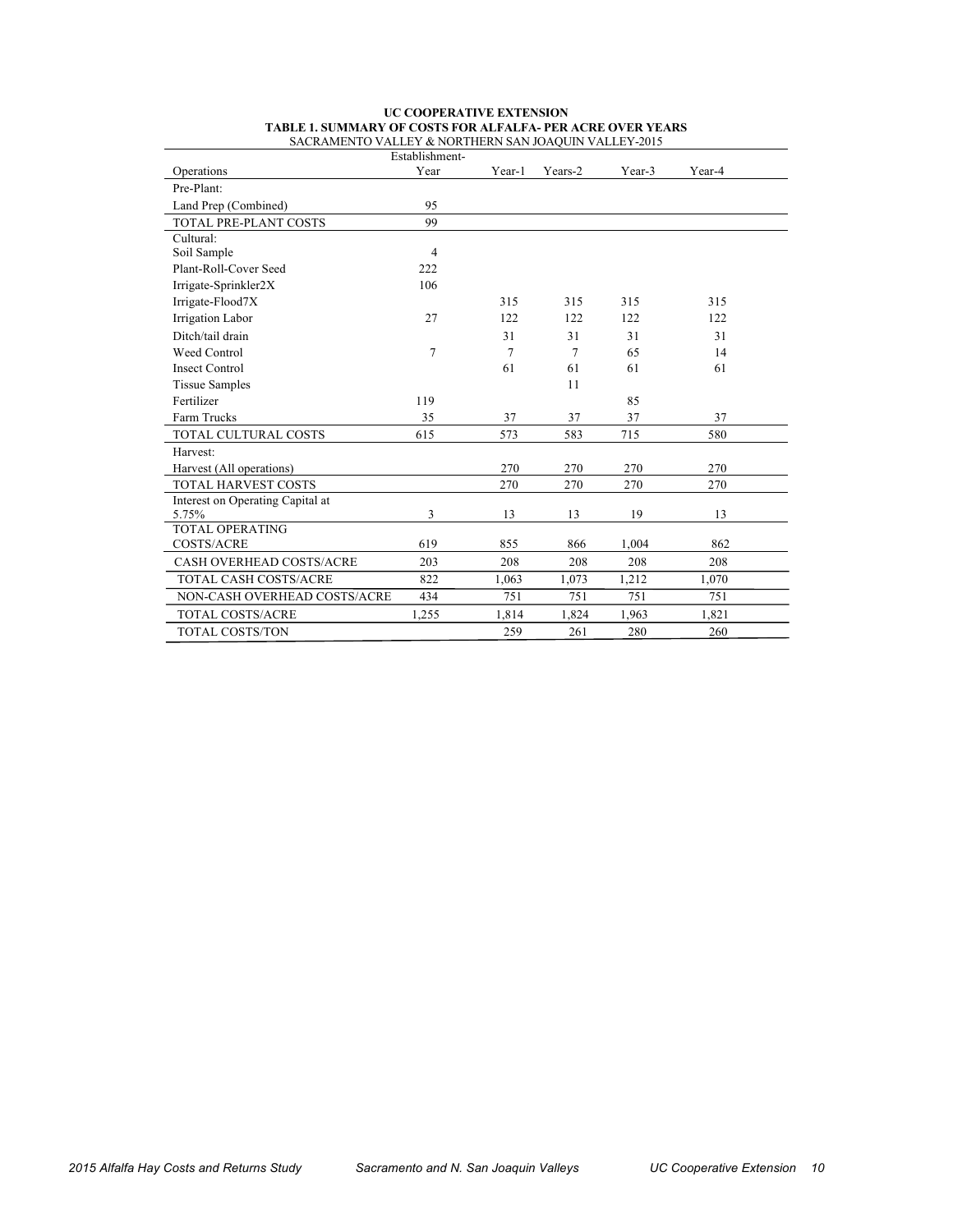|                                        | SACRAMENTO VALLEY & NORTHERN SAN JOAQUIN VALLEY-2015<br>Operation |                       |                |                                 | Cash and Labor Costs per Acre |                  |                        |                      |
|----------------------------------------|-------------------------------------------------------------------|-----------------------|----------------|---------------------------------|-------------------------------|------------------|------------------------|----------------------|
|                                        | Time (Hrs/A)                                                      | Labor Cost            | Fuel           | Lube                            | Material                      | Custom/          |                        | Total Cost Your Cost |
| Operation                              |                                                                   |                       |                | & Repairs                       | Cost                          | Rent             |                        |                      |
| Pre-Plant:                             |                                                                   |                       |                |                                 |                               |                  |                        |                      |
| Soil Samples                           | 0.00                                                              | $\boldsymbol{0}$      | $\mathbf{0}$   | $\boldsymbol{0}$                | $\boldsymbol{0}$              | 4                | $\overline{4}$         |                      |
| Stubble Disc                           | 0.13                                                              | 3                     | 9              | $\overline{4}$                  | $\boldsymbol{0}$              | $\mathbf{0}$     | 15                     |                      |
| Chisel/Rip & Roll                      | 0.12                                                              | 3                     | 8              | $\overline{4}$                  | $\boldsymbol{0}$              | $\boldsymbol{0}$ | 15                     |                      |
| Laser Level 7% Ac                      | 0.00                                                              | $\boldsymbol{0}$      | $\mathbf{0}$   | $\boldsymbol{0}$                | $\boldsymbol{0}$              | 12               | 12                     |                      |
| Tri-Plane 2X                           | 0.24                                                              | 5                     | 12             | 5                               | $\boldsymbol{0}$              | $\mathbf{0}$     | 22                     |                      |
| Fertilize 11-52-0                      | 0.00                                                              | $\boldsymbol{0}$      | $\mathbf{0}$   | $\mathbf{0}$                    | 98                            | 21               | 119                    |                      |
| Finish Disc & Roll 2X                  | 0.19                                                              | 4                     | 10             | 6                               | $\boldsymbol{0}$              | $\boldsymbol{0}$ | 19                     |                      |
| Pull Border/Checks                     | 0.14                                                              | 3                     | $\tau$         | $\overline{2}$                  | $\boldsymbol{0}$              | $\boldsymbol{0}$ | 12                     |                      |
| TOTAL PRE-PLANT COSTS                  | 0.84                                                              | 17                    | 46             | 21                              | 98                            | 37               | 218                    |                      |
| Cultural:                              |                                                                   |                       |                |                                 |                               |                  |                        |                      |
| Plant-Roundup Ready Seed               | 0.33                                                              | 7                     | 7              | 3                               | 200                           | $\boldsymbol{0}$ | 217                    |                      |
| Roll-Cover Seed                        | 0.10                                                              | $\overline{c}$        | $\overline{c}$ | 1                               | $\boldsymbol{0}$              | $\boldsymbol{0}$ | 5                      |                      |
| Sprinkler Irrigate 2X                  | 2.00                                                              | 41                    | 17             | 3                               | 45                            | $\boldsymbol{0}$ | 106                    |                      |
| Irrigation Labor                       | 0.00                                                              | $27\,$                | $\mathbf{0}$   | $\boldsymbol{0}$                | $\boldsymbol{0}$              | $\boldsymbol{0}$ | 27                     |                      |
| Weed Control-Roundup PowerMax          | 0.05                                                              | 1                     | $\mathbf{0}$   | $\boldsymbol{0}$                | 6                             | $\boldsymbol{0}$ | $\overline{7}$         |                      |
| Service Truck                          | 0.25                                                              | 5                     | 3              | 1                               | $\boldsymbol{0}$              | $\mathbf{0}$     | 9                      |                      |
| 1/2 Ton Pickup                         | 0.37                                                              | 7                     | 3              | $\overline{2}$                  | $\boldsymbol{0}$              | $\mathbf{0}$     | 12                     |                      |
| 3/4 Ton Pickup (Farm use)              | 0.40                                                              | 8                     | 5              | $\overline{2}$                  | $\boldsymbol{0}$              | $\boldsymbol{0}$ | 14                     |                      |
| TOTAL CULTURAL COSTS                   | 3.49                                                              | 98                    | 37             | 11                              | 251                           | $\mathbf{0}$     | 397                    |                      |
| Interest on Operating Capital at 5.75% |                                                                   |                       |                |                                 |                               |                  | 3                      |                      |
| TOTAL OPERATING COSTS/ACRE             | 4                                                                 | 115                   | 83             | 32                              | 349                           | 37               | 619                    |                      |
| <b>CASHOVERHEAD:</b>                   |                                                                   |                       |                |                                 |                               |                  |                        |                      |
| Office Expense                         |                                                                   |                       |                |                                 |                               |                  | 50                     |                      |
| <b>Supervisor Salary</b>               |                                                                   |                       |                |                                 |                               |                  | 43                     |                      |
| Liability Insurance                    |                                                                   |                       |                |                                 |                               |                  | 1                      |                      |
| Miscellaneous Costs                    |                                                                   |                       |                |                                 |                               |                  | 20                     |                      |
| Property Taxes                         |                                                                   |                       |                |                                 |                               |                  | 81                     |                      |
|                                        |                                                                   |                       |                |                                 |                               |                  | $\tau$                 |                      |
| Property Insurance                     |                                                                   |                       |                |                                 |                               |                  | $\overline{c}$         |                      |
| <b>Investment Repairs</b>              |                                                                   |                       |                |                                 |                               |                  |                        |                      |
| TOTAL CASH OVERHEAD COSTS/ACRE         |                                                                   |                       |                |                                 |                               |                  | 203                    |                      |
| TOTAL CASH COSTS/ACRE                  |                                                                   |                       |                |                                 |                               |                  | 821                    |                      |
| NON-CASHOVERHEAD:                      |                                                                   | Per Producing<br>Acre |                | Annual Cost<br>Capital Recovery |                               |                  |                        |                      |
| <b>Fuel Tanks Overhead</b>             |                                                                   | $\overline{4}$        |                | $\boldsymbol{0}$                |                               |                  | $\boldsymbol{0}$       |                      |
| Shop Tools                             |                                                                   | 7                     |                | 1                               |                               |                  | 1                      |                      |
| Hay Barn/Pole Barn                     |                                                                   | 25                    |                | $\sqrt{2}$                      |                               |                  | $\sqrt{2}$             |                      |
| Land 160 Acres                         |                                                                   | 8,000                 |                | 380                             |                               |                  | 380                    |                      |
| GPS Sending Unit                       |                                                                   | 2                     |                | $\boldsymbol{0}$                |                               |                  | $\boldsymbol{0}$       |                      |
| GPS Receiving Unit                     |                                                                   | 1                     |                | $\boldsymbol{0}$                |                               |                  | $\mathbf{0}$           |                      |
| Sprinkler Pipe                         |                                                                   | 11                    |                |                                 |                               |                  |                        |                      |
| Pipe Main Line 10" 1/2 Mile            |                                                                   | 9                     |                |                                 |                               |                  |                        |                      |
|                                        |                                                                   |                       |                |                                 |                               |                  |                        |                      |
| Shop $8,000$ sqft                      |                                                                   | 53                    |                | 4                               |                               |                  | 4                      |                      |
| Syphon Tubes 1.5" (400)<br>Equipment   |                                                                   | 1<br>388              |                | $\mathbf{0}$<br>45              |                               |                  | $\boldsymbol{0}$<br>45 |                      |
| TOTAL NON-CASH OVERHEAD COSTS          |                                                                   | 8,500                 |                | 434                             |                               |                  | 434                    |                      |
| TOTAL COSTS/ACRE                       |                                                                   |                       |                |                                 |                               |                  | 1,255                  |                      |
|                                        |                                                                   |                       |                |                                 |                               |                  |                        |                      |

#### **UC COOPERATIVE EXTENSION TABLE 2. COSTS PER ACRE TO ESTABLISH AN ALFALFA STAND** SACRAMENTO VALLEY & NORTHERN SAN JOAQUIN VALLEY-2015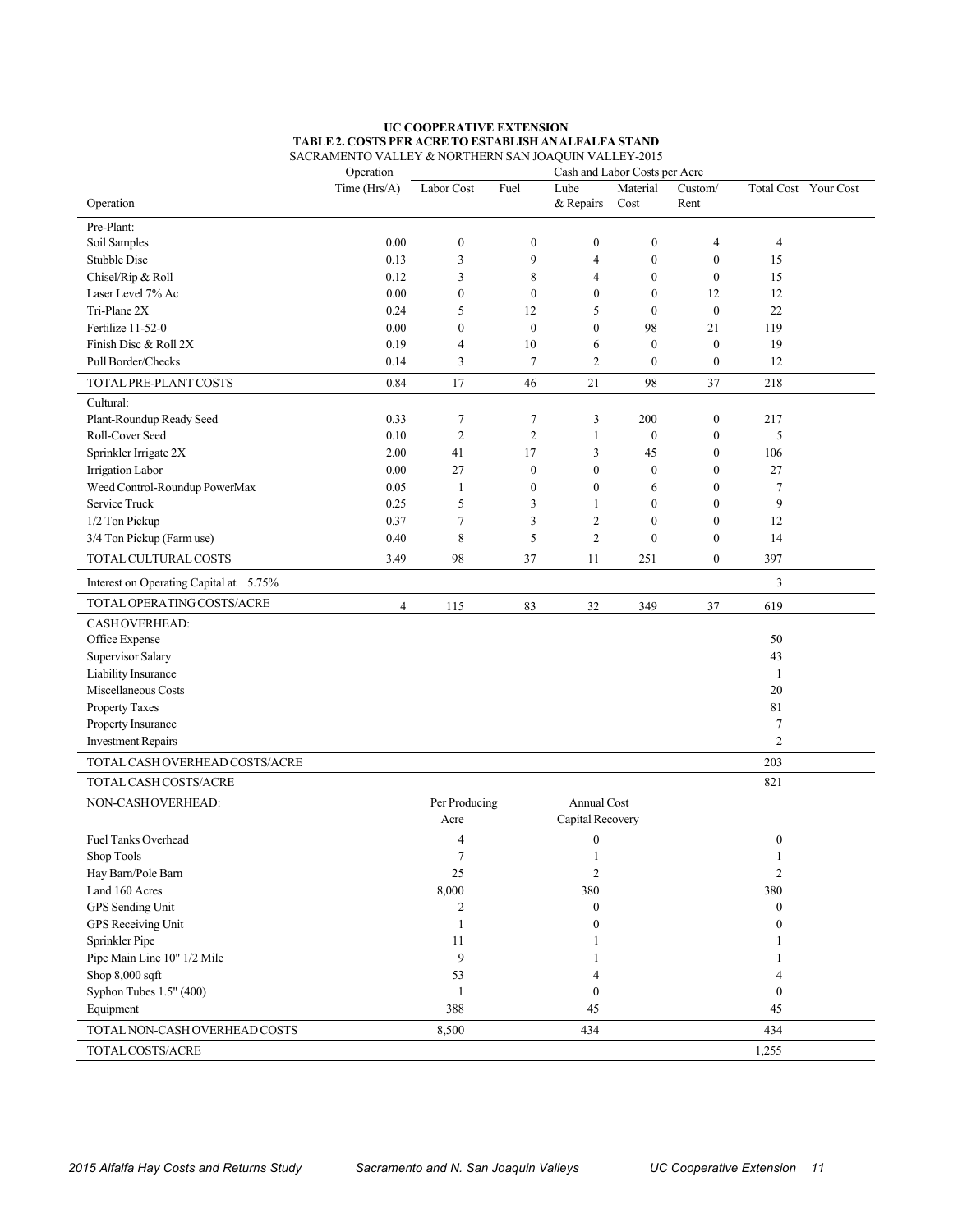#### **TABLE 3. MATERIAL AND INPUT COSTS TO ESTABLISH ALFALFA** SACRAMENTO VALLEY & NORTHERN SAN JOAQUIN VALLEY-2015 **UC COOPERATIVE EXTENSION**

|                                                 | Quantity/ |            | Price or  | Value or       | Your |
|-------------------------------------------------|-----------|------------|-----------|----------------|------|
|                                                 | Acre      | Unit       | Cost/Unit | Cost/Acre      | Cost |
| OPERATING COSTS                                 |           |            |           |                |      |
| <b>Fertilizer:</b>                              |           |            |           | 98             |      |
| $11 - 52 - 0$                                   | 200.00    | Lb         | 0.37      | 74             |      |
| Elemental Sulfur                                | 200.00    | Lb         | 0.12      | 24             |      |
| Custom:                                         |           |            |           | 37             |      |
| Soil Test P                                     | 1.00      | Each       | 2.00      | $\overline{2}$ |      |
| Soil Test K                                     | 1.00      | Each       | 2.00      | $\overline{2}$ |      |
| Laser Level                                     | 0.07      | Acre       | 165.00    | 12             |      |
| Ground Application                              | 2.00      | Acre       | 10.50     | 21             |      |
| Seed:                                           |           |            |           | 200            |      |
| Alfalfa Seed RR                                 | 25.00     | Lb         | 5.00      | 125            |      |
| Seed Tech Fee                                   | 25.00     | Lb         | 3.00      | 75             |      |
| Herbicide:                                      |           |            |           | 6              |      |
| Roundup PowerMax                                | 2.00      | Pint       | 2.75      | 6              |      |
| Irrigation:                                     |           |            |           | 45             |      |
| Water-Alfalfa-Pumped                            | 6.00      | AcIn       | 7.50      | 45             |      |
| Labor                                           |           |            |           | 115            |      |
| Equipment Operator Labor                        | 5.19      | Hrs.       | 17.00     | 88             |      |
| Irrigation Labor                                | 2.00      | <b>Hrs</b> | 13.60     | 27             |      |
| <b>Machinery</b>                                |           |            |           | 115            |      |
| Fuel-Gas                                        | 2.17      | Gal        | 3.79      | 8              |      |
| <b>Fuel-Diesel</b>                              | 19.20     | Gal        | 3.88      | 74             |      |
| Lube                                            |           |            |           | 12             |      |
| Machinery Repair                                |           |            |           | 20             |      |
| Interest on Operating Capital $\omega$<br>5.75% |           |            |           | 3              |      |
| TOTAL OPERATING COSTS/ACRE                      |           |            |           | 619            |      |

#### **UC COOPERATIVE EXTENSION TABLE 4. WHOLE FARM ANNUAL EQUIPMENT COSTS-ESTABLISHMENT YEAR**  SACRAMENTO VALLEY & NORTHERN SAN JOAQUIN VALLEY-2015

|    | ANNUAL EQUIPMENT COSTS     |           |                |                  |                     |                |       |         |  |  |  |
|----|----------------------------|-----------|----------------|------------------|---------------------|----------------|-------|---------|--|--|--|
|    | Cash Overhead              |           |                |                  |                     |                |       |         |  |  |  |
| Yr | Description                | Price     | Yrs<br>Life    | Salvage<br>Value | Capital<br>Recovery | Insur-<br>ance | Taxes | Total   |  |  |  |
| 14 | Irrigation Pipe Trailer #1 | 2,141     | 25             | 65               | 147                 |                | 11    | 159     |  |  |  |
| 14 | Irrigation Pipe Trailer #2 | 2,141     | 25             | 65               | 147                 |                | 11    | 159     |  |  |  |
| 14 | 260HP4WD Tractor           | 341,906   | 10             | 100,994          | 35,619              | 187            | 2,214 | 38,020  |  |  |  |
| 14 | 205HP Crawler              | 233,353   | 10             | 68,929           | 24,310              | 127            | 1,511 | 25,949  |  |  |  |
| 14 | Disc - Finish 25'          | 65,000    | 10             | 11,495           | 7,391               | 32             | 382   | 7,806   |  |  |  |
| 14 | 95HP2WD Tractor            | 60,035    | 10             | 17,733           | 6,254               | 33             | 389   | 6,676   |  |  |  |
| 14 | Chisel - Heavy 26'         | 51,218    | 10             | 9,057            | 5,824               | 25             | 301   | 6,151   |  |  |  |
| 14 | Triplane - 16'             | 38,000    | 10             | 6,720            | 4,321               | 19             | 224   | 4,564   |  |  |  |
| 14 | Ring roller - 25'          | 29,000    | 10             | 5,128            | 3,298               | 14             | 171   | 3,483   |  |  |  |
| 14 | Border-Ridger              | 19,625    | 10             | 3,702            | 2,213               | 10             | 117   | 2,339   |  |  |  |
| 14 | Rice Roller-18'            | 15,552    | 10             | 2,750            | 1,768               | 8              | 92    | 1,868   |  |  |  |
| 14 | Booster Pump#2             | 11,000    | 10             | 1,945            | 1,251               | 5              | 65    | 1,321   |  |  |  |
| 14 | Booster Pump#1             | 11,000    | 10             | 1,945            | 1,251               | 5              | 65    | 1,321   |  |  |  |
| 14 | ATV Sprayer System         | 9,700     | 10             | 1,715            | 1,103               | 5              | 57    | 1,165   |  |  |  |
| 14 | Brillion Seeder 12'        | 17,235    |                | 4,397            | 2,407               | 9              | 108   | 2,525   |  |  |  |
| 14 | Service Truck              | 47,000    | 5              | 21,064           | 6,950               | 29             | 340   | 7,319   |  |  |  |
| 14 | Disc - Stubble 18'         | 45,000    |                | 14,658           | 7,656               | 25             | 298   | 7,980   |  |  |  |
| 14 | Pickup 3/4 Ton             | 32,000    |                | 14,342           | 4,732               | 20             | 232   | 4,983   |  |  |  |
| 14 | Pickup 1/2 Ton             | 28,000    | 5              | 12,549           | 4,140               | 17             | 203   | 4,360   |  |  |  |
| 14 | <b>ATV</b>                 | 8,500     | 5              | 3,809            | 1,257               | 5              | 62    | 1,324   |  |  |  |
|    | <b>TOTAL</b>               | 1,067,406 | $\blacksquare$ | 303,063          | 122,039             | 578            | 6,852 | 129,469 |  |  |  |
|    | 60% of New Cost*           | 640,444   | -              | 181,838          | 73,223              | 347            | 4,111 | 77,681  |  |  |  |

\*Used to reflect a mix of new and used equipment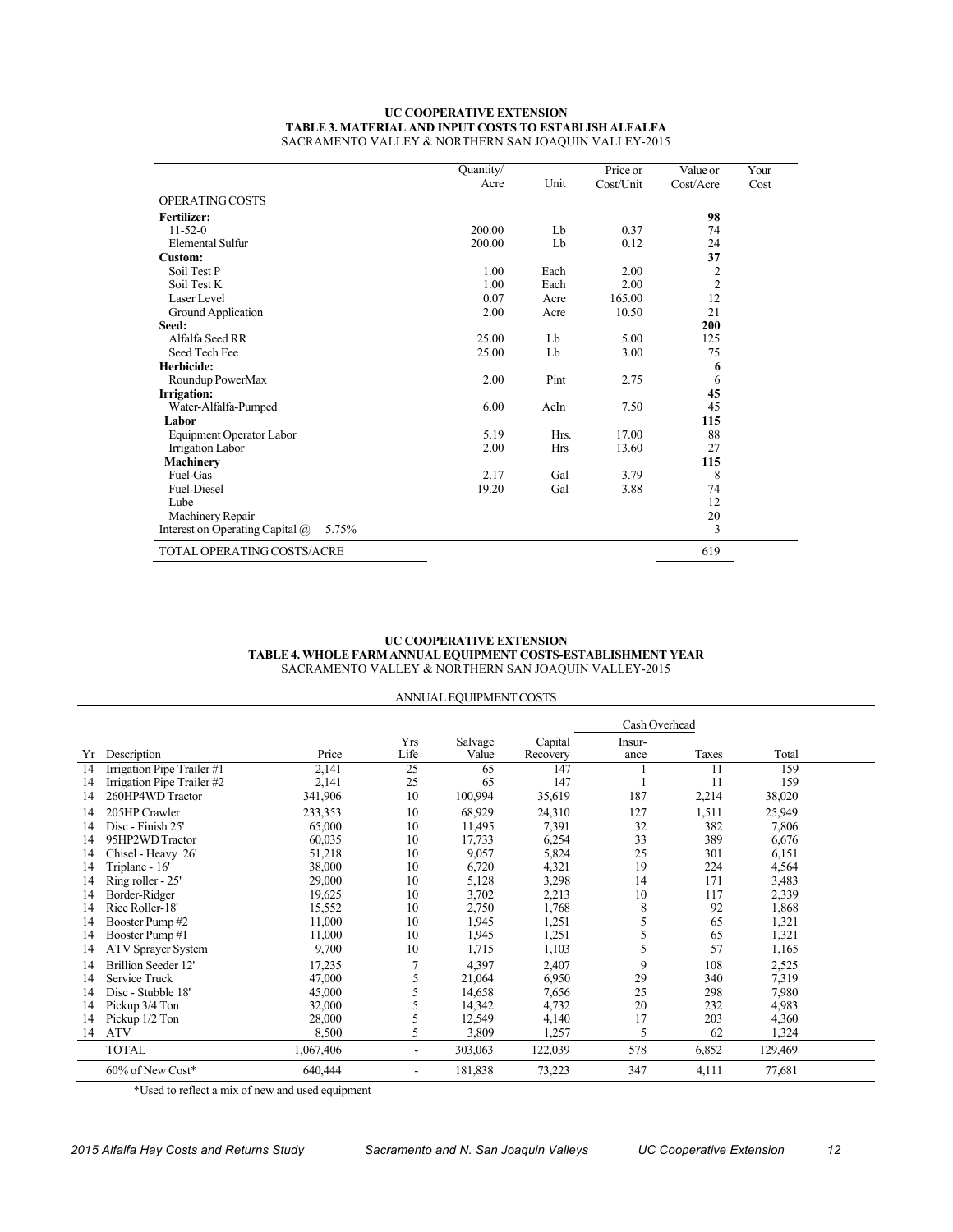#### **UC COOPERATIVE EXTENSION TABLE 5. COSTS PER ACRE TO PRODUCE ALFALFA**  SACRAMENTO VALLEY & NORTHERN SAN JOAQUIN VALLEY-2015

|                                           | Operation |                  |                  |                  | Cash and Labor Costs per Acre |                  |                  |      |
|-------------------------------------------|-----------|------------------|------------------|------------------|-------------------------------|------------------|------------------|------|
|                                           | Time      | Labor            | Fuel             | Lube             | Material                      | Custom/          | Total            | Your |
| Operation                                 | (Hrs/A)   | Cost             |                  | & Repairs        | Cost                          | Rent             | Cost             | Cost |
| Cultural:                                 |           |                  |                  |                  |                               |                  |                  |      |
| Weeds-Roundup/Velpar                      | 0.05      | 1                | $\boldsymbol{0}$ | $\boldsymbol{0}$ | 63                            | $\boldsymbol{0}$ | 65               |      |
| Fertilizer 11-52-0                        | 0.00      | $\boldsymbol{0}$ | $\boldsymbol{0}$ | $\boldsymbol{0}$ | 74                            | 11               | 85               |      |
| Insects-Aphids/Weevil-Warrior II          | 0.05      | $\mathbf{1}$     | $\boldsymbol{0}$ | $\boldsymbol{0}$ | 8                             | $\boldsymbol{0}$ | 9                |      |
| Irrigation-Ditch/Tail Levee               | 0.38      | 8                | 17               | 6                | $\boldsymbol{0}$              | $\boldsymbol{0}$ | 31               |      |
| Irrigate-Flood 7X                         | 0.00      | $\boldsymbol{0}$ | $\mathbf{0}$     | $\theta$         | 315                           | $\boldsymbol{0}$ | 315              |      |
| Insects-Worms Coragen                     | 0.05      | 1                | $\boldsymbol{0}$ | $\boldsymbol{0}$ | 21                            | $\boldsymbol{0}$ | 22               |      |
| Insects-Worms Belt SC                     | 0.05      | 1                | $\overline{0}$   | $\boldsymbol{0}$ | 28                            | $\boldsymbol{0}$ | 30               |      |
| Irrigation Labor                          | 0.00      | 122              | $\overline{0}$   | $\boldsymbol{0}$ | $\boldsymbol{0}$              | $\boldsymbol{0}$ | 122              |      |
| Pickup 1/2 Ton                            | 0.47      | 10               | 4                | $\overline{c}$   | $\boldsymbol{0}$              | $\boldsymbol{0}$ | 16               |      |
| Pickup 3/4 Ton                            | 0.40      | 8                | 5                | $\overline{2}$   | $\boldsymbol{0}$              | $\boldsymbol{0}$ | 14               |      |
| Service Truck                             | 0.20      | 4                | 2                | 1                | $\boldsymbol{0}$              | $\boldsymbol{0}$ | 7                |      |
| TOTAL CULTURAL COSTS                      | 1.65      | 156              | 29               | 11               | 509                           | 11               | 715              |      |
| Harvest:                                  |           |                  |                  |                  |                               |                  |                  |      |
| Harvest-Swathing                          | 0.75      | 15               | 26               | 16               | $\boldsymbol{0}$              | $\boldsymbol{0}$ | 57               |      |
| Harvest-Raking                            | 0.60      | 12               | 5                | $\overline{4}$   | $\boldsymbol{0}$              | $\boldsymbol{0}$ | 21               |      |
| Harvest-Baling                            | 0.93      | 19               | 35               | 39               | $\tau$                        | $\boldsymbol{0}$ | 100              |      |
| Harvest-Roadsiding                        | 0.93      | 19               | 33               | 40               | $\boldsymbol{0}$              | $\boldsymbol{0}$ | 92               |      |
| TOTAL HARVEST COSTS                       | 3.22      | 66               | 98               | 99               | $\tau$                        | $\boldsymbol{0}$ | 270              |      |
|                                           |           |                  |                  |                  |                               |                  | 19               |      |
| Interest on Operating Capital at<br>5.75% |           |                  |                  |                  |                               |                  |                  |      |
| TOTAL OPERATING COSTS/ACRE                | 5         | 222              | 127              | 110              | 516                           | 11               | 1,004            |      |
| CASHOVERHEAD:                             |           |                  |                  |                  |                               |                  |                  |      |
| Office Expense                            |           |                  |                  |                  |                               |                  | 50               |      |
| Miscellaneous Costs                       |           |                  |                  |                  |                               |                  | 20               |      |
| Supervisor Salary                         |           |                  |                  |                  |                               |                  | 43               |      |
| Liability Insurance                       |           |                  |                  |                  |                               |                  | 1                |      |
| Property Taxes                            |           |                  |                  |                  |                               |                  | 85               |      |
| Property Insurance                        |           |                  |                  |                  |                               |                  | $\tau$           |      |
| <b>Investment Repairs</b>                 |           |                  |                  |                  |                               |                  | $\overline{2}$   |      |
| TOTAL CASH OVERHEAD COSTS/ACRE            |           |                  |                  |                  |                               |                  | 208              |      |
| TOTAL CASH COSTS/ACRE                     |           |                  |                  |                  |                               |                  | 1,211            |      |
| NON-CASHOVERHEAD:                         |           | Per Producing    |                  | Annual Cost      |                               |                  |                  |      |
|                                           |           | Acre             |                  | Capital Recovery |                               |                  |                  |      |
| <b>Fuel Tanks Overhead</b>                |           | $\overline{4}$   |                  | $\boldsymbol{0}$ |                               |                  | 0                |      |
| Shop Tools                                |           | $\overline{7}$   |                  | 1                |                               |                  | 1                |      |
| Hay Barn/Pole Barn                        |           | 25               |                  | $\overline{c}$   |                               |                  | $\overline{c}$   |      |
| Land 160 Acres                            |           | 8,000            |                  | 380              |                               |                  | 380              |      |
| GPS Sending Unit                          |           | $\overline{c}$   |                  | $\boldsymbol{0}$ |                               |                  | $\boldsymbol{0}$ |      |
| GPS Receiving Unit                        |           | $\mathbf{1}$     |                  | $\boldsymbol{0}$ |                               |                  | $\Omega$         |      |
| Sprinkler Pipe                            |           | 11               |                  |                  |                               |                  |                  |      |
| Pipe Main Line 10" 1/2 Mile               |           | 9                |                  |                  |                               |                  |                  |      |
| Shop 8,000 sqft                           |           | 53               |                  | 4                |                               |                  | 4                |      |
| Establishment Costs 160 Ac                |           | 821              |                  | 230              |                               |                  | 230              |      |
| Irrigation Pipe Trailer (5)               |           | $\overline{4}$   |                  | $\boldsymbol{0}$ |                               |                  | $\overline{0}$   |      |
| Syphon Tubes 1.5" (400)                   |           | 1                |                  | $\boldsymbol{0}$ |                               |                  | $\boldsymbol{0}$ |      |
| Equipment                                 |           | 1,094            |                  | 131              |                               |                  | 131              |      |
| TOTAL NON-CASH OVERHEAD COSTS             |           | 10,031           |                  | 751              |                               |                  | 751              |      |
| TOTAL COSTS/ACRE                          |           |                  |                  |                  |                               |                  | 1,962            |      |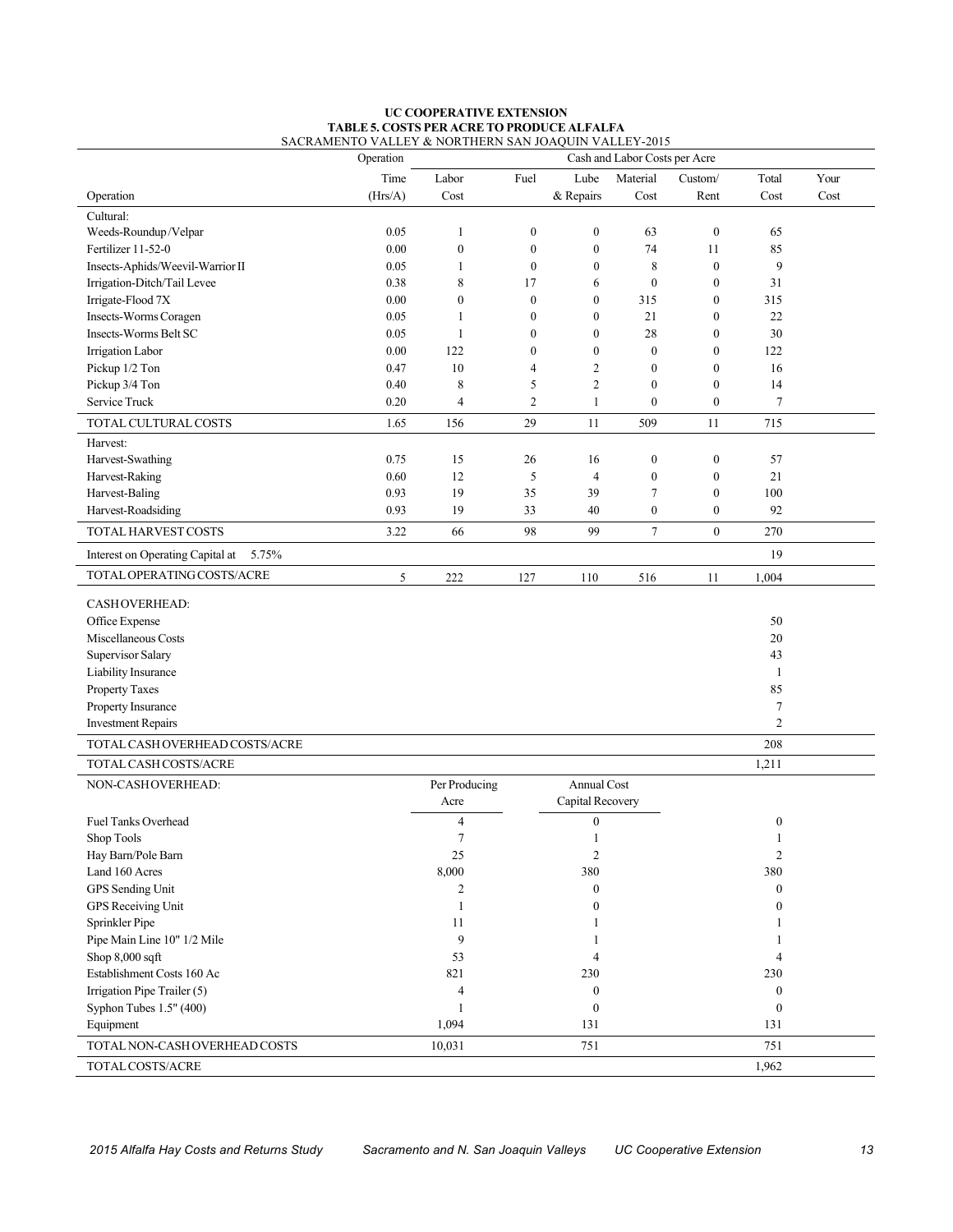|                                                 | Quantity/<br>Acre | Unit        | Price or<br>Cost/Unit | Value or<br>Cost/Acre | Your<br>Cost |
|-------------------------------------------------|-------------------|-------------|-----------------------|-----------------------|--------------|
| <b>GROSS RETURNS</b><br>Hay                     | 7                 | Ton         | 285                   | 1,995                 |              |
| OPERATING COSTS                                 |                   |             |                       |                       |              |
| <b>Fertilizer:</b>                              |                   |             |                       | 74                    |              |
| $11-52-0$                                       | 200.00            | Lb          | 0.37                  | 74                    |              |
| Custom:                                         |                   |             |                       | 21                    |              |
| Ground Application                              | 1.00              | Acre        | 10.50                 | 11                    |              |
| Herbicide:<br>Roundup PowerMax                  | 2.00              | Pint        | 2.75                  | 63<br>6               |              |
| Velpar L                                        | 4.00              | Pint        | 14.41                 | 58                    |              |
| <b>Insecticide:</b>                             |                   |             |                       | 57                    |              |
| Warrior II                                      | 1.50              | <b>FlOz</b> | 5.25                  | 8                     |              |
| Coragen                                         | 2.00              | <b>FlOz</b> | 10.25                 | 21                    |              |
| Belt SC                                         | 3.00              | <b>FlOz</b> | 9.40                  | 28                    |              |
| Irrigation:<br>Water-Alfalfa-Pumped             | 42.00             | AcIn        | 7.50                  | 315<br>315            |              |
| <b>Miscellaneous:</b>                           |                   |             |                       | 7                     |              |
| <b>Bale Twine</b>                               | 0.98              | Acre        | 7.00                  | 7                     |              |
| Labor                                           |                   |             |                       | 222                   |              |
| Equipment Operator Labor                        | 5.84              | Hrs         | 17.00                 | 99                    |              |
| <b>Irrigation Labor</b>                         | 9.00              | Hrs         | 13.60                 | 122                   |              |
| <b>Machinery</b>                                |                   |             |                       | 248                   |              |
| Fuel-Gas<br>Fuel-Diesel                         | 2.56<br>32.75     | Gal<br>Gal  | 3.79<br>3.88          | 10<br>127             |              |
| Lube                                            |                   |             |                       | 21                    |              |
| Machinery Repair                                |                   |             |                       | 90                    |              |
| Interest on Operating Capital @<br>5.75%        |                   |             |                       | 19                    |              |
| TOTAL OPERATING COSTS/ACRE                      |                   |             |                       | 1,015                 |              |
| <b>TOTAL OPERATING COSTS/TON</b>                |                   |             |                       | 145                   |              |
| NET RETURNS ABOVE OPERATING COSTS               |                   |             |                       | 980                   |              |
| CASH OVERHEAD COSTS                             |                   |             |                       |                       |              |
| Office Expense                                  |                   |             |                       | 50                    |              |
| Miscellaneous Costs                             |                   |             |                       | 20                    |              |
| Supervisor Salary                               |                   |             |                       | 43                    |              |
| Liability Insurance                             |                   |             |                       | 1                     |              |
| <b>Property Taxes</b><br>Property Insurance     |                   |             |                       | 85<br>7               |              |
| <b>Investment Repairs</b>                       |                   |             |                       | $\overline{c}$        |              |
| TOTAL CASH OVERHEAD COSTS/ACRE                  |                   |             |                       | 208                   |              |
| TOTAL CASH OVERHEAD COSTS/TON                   |                   |             |                       | 30                    |              |
| TOTAL CASH COSTS/ACRE                           |                   |             |                       | 1,222                 |              |
| TOTAL CASH COSTS/TON                            |                   |             |                       | 175                   |              |
| NET RETURNS ABOVE CASH COSTS                    |                   |             |                       | 703                   |              |
| NON-CASH OVERHEAD COSTS (Capital Recovery)      |                   |             |                       |                       |              |
| <b>Fuel Tanks Overhead</b>                      |                   |             |                       | $\boldsymbol{0}$      |              |
| Shop Tools<br>Hay Barn/Pole Barn                |                   |             |                       | 1<br>$\overline{2}$   |              |
| Land 160 Acres                                  |                   |             |                       | 380                   |              |
| GPS Sending Unit                                |                   |             |                       | $\boldsymbol{0}$      |              |
| GPS Receiving Unit                              |                   |             |                       | $\boldsymbol{0}$      |              |
| Sprinkler Pipe                                  |                   |             |                       | 1                     |              |
| Pipe Main Line 10" 1/2 Mile                     |                   |             |                       | 1<br>4                |              |
| Shop $8,000$ sqft<br>Establishment Costs 160 Ac |                   |             |                       | 230                   |              |
| Irrigation Pipe Trailer (5)                     |                   |             |                       | $\bf{0}$              |              |
| Syphon Tubes 1.5" (400)                         |                   |             |                       | $\boldsymbol{0}$      |              |
| Equipment                                       |                   |             |                       | 131                   |              |
| TOTAL NON-CASH OVERHEAD COSTS/ACRE              |                   |             |                       | 751                   |              |
| TOTAL NON-CASH OVERHEAD COSTS/TON               |                   |             |                       | 107                   |              |
| TOTAL COST/ACRE                                 |                   |             |                       | 1.973                 |              |
| TOTAL COST/TON                                  |                   |             |                       | 282                   |              |
| NET RETURNS ABOVE TOTAL COST                    |                   |             |                       | 22                    |              |

#### **UC COOPERATIVE EXTENSION TABLE 6. COSTS AND RETURNS PER ACRE TO PRODUCE ALFALFA** SACRAMENTO VALLEY & NORTHERN SAN JOAQUIN VALLEY-2015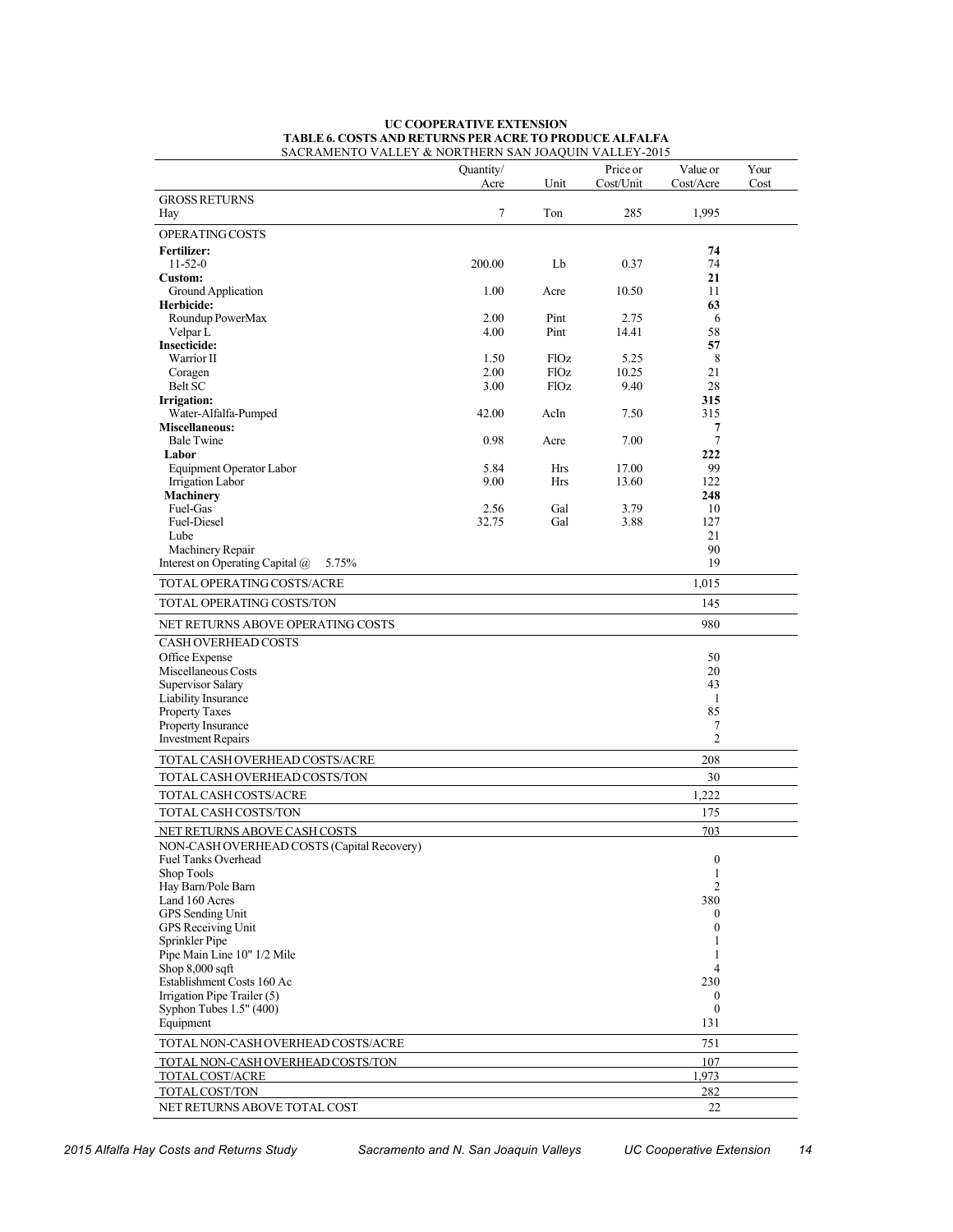#### **TABLE 7. MONTHLY COSTS PER ACRE TO PRODUCE ALFALFA** SACRAMENTO VALLEY & NORTHERN SAN JOAQUIN VALLEY-2015 **UC COOPERATIVE EXTENSION**

|                                                  | <b>DEC</b>     | <b>JAN</b>     | FEB              | <b>MAR</b>       | <b>APR</b>     | <b>MAY</b>       | <b>JUN</b>     | JUL            | <b>AUG</b>       | <b>SEP</b>     | Total           |
|--------------------------------------------------|----------------|----------------|------------------|------------------|----------------|------------------|----------------|----------------|------------------|----------------|-----------------|
|                                                  | 14             | 15             | 15               | 15               | 15             | 15               | 15             | 15             | 15               | 15             |                 |
| Cultural:                                        |                |                |                  |                  |                |                  |                |                |                  |                |                 |
| Weeds-Roundup PowerMax                           | 65             |                |                  |                  |                |                  |                |                |                  |                | 65              |
| Fertilizer 11-52-0                               |                | 85             |                  |                  |                |                  |                |                |                  |                | 85              |
| Insects-Aphids/Weevil-Warrior II                 |                |                |                  | 9                |                |                  |                | 7              |                  |                | 9               |
| Irrigation-Ditch/Tail Levee<br>Irrigate-Flood 7X |                |                |                  |                  | 12<br>45       | 45               | 45             | 90             | 45               | 12<br>45       | 31<br>315       |
| Insects-Worms Coragen                            |                |                |                  |                  |                |                  |                | 22             |                  |                | $22\,$          |
| Insects-Worms Belt SC                            |                |                |                  |                  |                |                  |                |                | 30               |                | 30              |
| Irrigation Labor                                 |                |                |                  |                  |                |                  |                |                |                  | 122            | 122             |
| Pickup 1/2 Ton                                   |                | $\overline{2}$ | $\overline{2}$   | $\overline{c}$   | 2              | 2                | $\overline{2}$ | $\overline{2}$ | $\overline{2}$   | 2              | 16              |
| Pickup 3/4 Ton                                   |                |                |                  |                  |                |                  |                |                | $\mathbf{1}$     |                | 14              |
| Service Truck                                    |                |                | 1                |                  |                |                  |                |                |                  |                | $7\phantom{.0}$ |
| TOTAL CULTURAL COSTS                             | 68             | 88             | $\overline{4}$   | 13               | 60             | 49               | 56             | 100            | 93               | 183            | 715             |
| Harvest:                                         |                |                |                  |                  |                |                  |                |                |                  |                |                 |
| Harvest-Swathing                                 |                |                |                  |                  | 8              | 8                | 8              | 16             | 8                | 8              | 57              |
| Harvest-Raking                                   |                |                |                  |                  | 3              | 3                | 3              | 6              | 3                | 3              | 21              |
| Harvest-Baling                                   |                |                |                  |                  | 14             | 14               | 14             | 29             | 14               | 14             | $100\,$         |
| Harvest-Roadsiding                               |                |                |                  |                  | 13             | 13               | 13             | 26             | 13               | 13             | 92              |
| TOTAL HARVEST COSTS                              | $\mathbf{0}$   | $\mathbf{0}$   | $\mathbf{0}$     | $\boldsymbol{0}$ | 39             | 39               | 39             | 77             | 39               | 39             | 270             |
| Interest on Operating Capital @ 5.75%            | $\mathbf{0}$   |                | 1                |                  |                | 2                | 2              | 3              | $\overline{4}$   | 5              | 19              |
| TOTAL OPERATING COSTS/ACRE                       | 69             | 89             | $\overline{4}$   | 14               | 100            | 89               | 97             | 180            | 135              | 226            | 1,004           |
| <b>CASHOVERHEAD</b>                              |                |                |                  |                  |                |                  |                |                |                  |                |                 |
| Office Expense                                   |                |                |                  |                  |                |                  |                |                |                  | 50             | 50              |
| Miscellaneous Costs                              |                |                |                  |                  |                |                  |                |                |                  | 20             | $20\,$          |
| Supervisor Salary                                |                | 4              | $\overline{4}$   | $\overline{4}$   | 4              | $\overline{4}$   | $\overline{4}$ | $\overline{4}$ | $\overline{4}$   | $\overline{4}$ | 43              |
| Liability Insurance                              |                |                |                  |                  |                |                  |                |                |                  |                |                 |
| Property Taxes                                   |                | 43             |                  |                  |                |                  |                | 43             |                  |                | 85              |
| Property Insurance                               |                | $\overline{4}$ |                  |                  |                |                  |                | $\overline{4}$ |                  |                | $\overline{7}$  |
| <b>Investment Repairs</b>                        | $\mathbf{0}$   | $\mathbf{0}$   | $\boldsymbol{0}$ | $\mathbf{0}$     | $\mathbf{0}$   | $\boldsymbol{0}$ | $\mathbf{0}$   | $\bf{0}$       | $\boldsymbol{0}$ | $\mathbf{0}$   | $\overline{c}$  |
| TOTAL CASH OVERHEAD COSTS                        | $\overline{4}$ | 51             | $\overline{4}$   | $\overline{4}$   | $\overline{4}$ | $\overline{4}$   | $\overline{4}$ | 51             | $\overline{4}$   | 75             | 208             |
| TOTAL CASH COSTS/ACRE                            | 73             | 140            | 9                | 18               | 105            | 93               | 101            | 231            | 140              | 301            | 1,211           |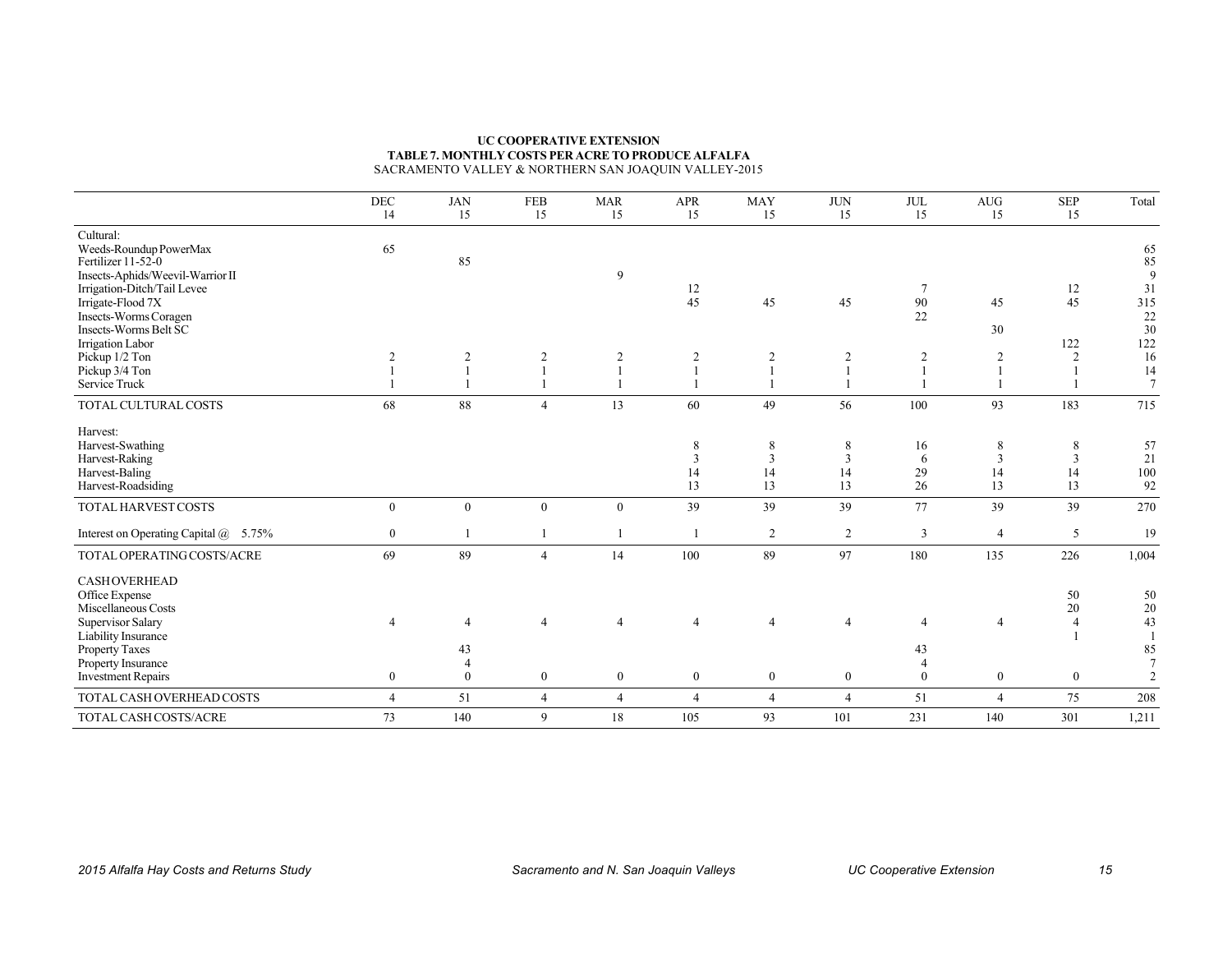#### **TABLE 8. RANGING ANALYSIS - ALFALFA** SACRAMENTO VALLEY & NORTHERN SAN JOAQUIN VALLEY-2015 **UC COOPERATIVE EXTENSION**

|  |  | COSTS PER ACRE AND PER TON AT VARYING YIELDS TO PRODUCE ALFALFA HAY |
|--|--|---------------------------------------------------------------------|
|--|--|---------------------------------------------------------------------|

|                                                                                                 | YIELD (TON)      |                  |                  |                  |                  |                  |                  |  |  |
|-------------------------------------------------------------------------------------------------|------------------|------------------|------------------|------------------|------------------|------------------|------------------|--|--|
|                                                                                                 | 4.00             | 5.00             | 6.00             | 7.00             | 8.00             | 9.00             | 10.00            |  |  |
| OPERATING COSTS/ACRE:<br>Cultural<br>Harvest<br>Interest on Operating Capital $\omega$<br>5.75% | 715<br>154<br>17 | 715<br>193<br>18 | 715<br>231<br>19 | 715<br>270<br>19 | 715<br>308<br>20 | 715<br>347<br>21 | 715<br>385<br>21 |  |  |
| TOTAL OPERATING COSTS/ACRE<br>TOTAL OPERATING COSTS/TON                                         | 886<br>221.59    | 926<br>185.10    | 965<br>160.77    | 1,004<br>143.41  | 1.043<br>130.37  | 1,082<br>120.23  | 1,121<br>112.12  |  |  |
| CASH OVERHEAD COSTS/ACRE                                                                        | 214              | 214              | 214              | 214              | 214              | 214              | 214              |  |  |
| TOTAL CASH COSTS/ACRE<br>TOTAL CASH COSTS/TON                                                   | 1.101<br>275.17  | 1.140<br>227.96  | 1.179<br>196.49  | 1,218<br>174.02  | 1,257<br>157.15  | 1,296<br>144.04  | 1,335<br>133.55  |  |  |
| NON-CASH OVERHEAD COSTS/ACRE                                                                    | 751              | 751              | 751              | 751              | 751              | 751              | 751              |  |  |
| TOTAL COSTS/ACRE<br>TOTAL COSTS/TON                                                             | 1,852<br>463.00  | 1,891<br>378.00  | 1,930<br>322.00  | 1,969<br>281.00  | 2,008<br>251.00  | 2,047<br>227.00  | 2,086<br>209.00  |  |  |

|                | Net Return per Acre above Operating Costs |      |       |       |       |       |       |  |  |  |  |
|----------------|-------------------------------------------|------|-------|-------|-------|-------|-------|--|--|--|--|
| PRICE (\$/ton) | YIELD (Ton/acre)                          |      |       |       |       |       |       |  |  |  |  |
| Hay            | 4.00                                      | 5.00 | 6.00  | 7.00  | 8.00  | 9.00  | 10.00 |  |  |  |  |
| 200.00         | -86                                       | 74   | 235   | 396   | 557   | 718   | 879   |  |  |  |  |
| 225.00         | 14                                        | 199  | 385   | 571   | 757   | 943   | 1,129 |  |  |  |  |
| 250.00         | 114                                       | 324  | 535   | 746   | 957   | 1,168 | 1,379 |  |  |  |  |
| 275.00         | 214                                       | 449  | 685   | 921   | 1,157 | 1,393 | 1,629 |  |  |  |  |
| 300.00         | 314                                       | 574  | 835   | 1,096 | 1,357 | 1,618 | 1,879 |  |  |  |  |
| 325.00         | 414                                       | 699  | 985   | 1,271 | 1,557 | 1,843 | 2,129 |  |  |  |  |
| 350.00         | 514                                       | 824  | 1,135 | 1,446 | 1,757 | 2,068 | 2,379 |  |  |  |  |

| PRICE (\$/ton) | YIELD (Ton /acre) |        |      |       |       |       |       |  |
|----------------|-------------------|--------|------|-------|-------|-------|-------|--|
| Hay            | 4.00              | 5.00   | 6.00 | 7.00  | 8.00  | 9.00  | 10.00 |  |
| 200.00         | $-301$            | $-140$ | 21   | 182   | 343   | 504   | 665   |  |
| 225.00         | $-201$            | $-15$  | 171  | 357   | 543   | 729   | 915   |  |
| 250.00         | $-101$            | 110    | 321  | 532   | 743   | 954   | 1,165 |  |
| 275.00         | $-1$              | 235    | 471  | 707   | 943   | 1,179 | 1,415 |  |
| 300.00         | 99                | 360    | 621  | 882   | 1,143 | 1,404 | 1,665 |  |
| 325.00         | 199               | 485    | 771  | 1,057 | 1,343 | 1,629 | 1,915 |  |
| 350.00         | 299               | 610    | 921  | 1,232 | 1,543 | 1,854 | 2,165 |  |

Net Return per Acre above Cash Costs

| Net Return per Acre above Total Costs |          |        |        |                   |        |        |       |  |  |  |
|---------------------------------------|----------|--------|--------|-------------------|--------|--------|-------|--|--|--|
| PRICE (\$/ton)                        |          |        |        | YIELD (Ton /acre) |        |        |       |  |  |  |
| Hay                                   | 4.00     | 5.00   | 6.00   | 7.00              | 8.00   | 9.00   | 10.00 |  |  |  |
| 200.00                                | $-1,052$ | $-891$ | $-730$ | $-569$            | $-408$ | $-247$ | $-86$ |  |  |  |
| 225.00                                | $-952$   | -766   | $-580$ | $-394$            | $-208$ | $-22$  | 164   |  |  |  |
| 250.00                                | $-852$   | $-641$ | $-430$ | $-219$            | $-8$   | 203    | 414   |  |  |  |
| 275.00                                | $-752$   | $-516$ | $-280$ | -44               | 192    | 428    | 664   |  |  |  |
| 300.00                                | $-652$   | $-391$ | $-130$ | 131               | 392    | 653    | 914   |  |  |  |
| 325.00                                | $-552$   | $-266$ | 20     | 306               | 592    | 878    | 1,164 |  |  |  |
| 350.00                                | $-452$   | $-141$ | 170    | 481               | 792    | 1,103  | 1,414 |  |  |  |

 *2015 Alfalfa Hay Costs and Returns Study Sacramento and N. San Joaquin Valleys UC Cooperative Extension 16*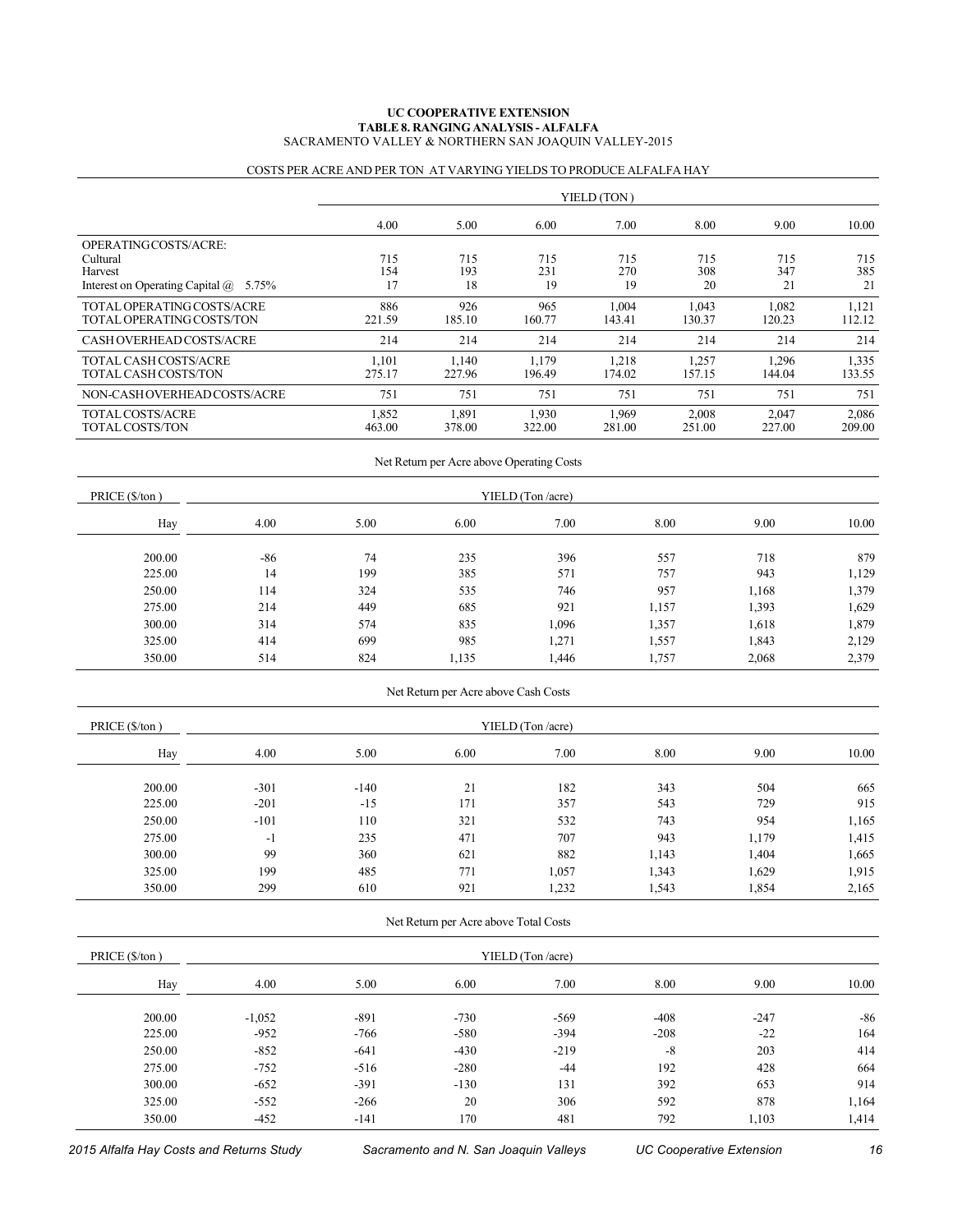#### **UC COOPERATIVE EXTENSION TABLE 9. WHOLE FARM ANNUAL EQUIPMENT, INVESTMENT, AND BUSINESS OVERHEAD COSTS** SACRAMENTO VALLEY & NORTHERN SAN JOAQUIN VALLEY-2015

|    |                           |           |      |         |          | Cash Overhead |       |         |  |
|----|---------------------------|-----------|------|---------|----------|---------------|-------|---------|--|
|    |                           |           | Yrs  | Salvage | Capital  | Insur-        |       |         |  |
| Yr | Description               | Price     | Life | Value   | Recovery | ance          | Taxes | Total   |  |
| 15 | Rear Blade - 8'           | 8,000     | 15   | 768     | 722      |               | 44    | 769     |  |
| 15 | Ditcher - V               | 8,631     | 12   | 1.195   | 884      | 4             | 49    | 937     |  |
| 15 | 205HP Crawler             | 233,353   | 10   | 68,929  | 24,310   | 127           | 1,511 | 25,949  |  |
| 15 | 150HP4WD Tractor          | 163,954   | 10   | 48,429  | 17,080   | 90            | 1,062 | 18,232  |  |
| 15 | Swather 16'               | 148,000   | 10   | 26,173  | 16,829   | 73            | 871   | 17,774  |  |
| 15 | Baler1300#PTO             | 145,000   | 10   | 25,642  | 16,488   | 72            | 853   | 17,413  |  |
| 15 | Rake 20'                  | 32,500    | 10   | 5,747   | 3,696    | 16            | 191   | 3,903   |  |
| 15 | 37HP 4WD Tractor          | 19,697    | 10   | 5,818   | 2,052    | 11            | 128   | 2,190   |  |
| 15 | <b>ATV Sprayer System</b> | 9,700     | 10   | 1,715   | 1,103    | C             | 57    | 1,165   |  |
| 15 | Bale Wagon 1300# Attm     | 148,625   | 8    | 31,320  | 19,454   | 76            | 900   | 20,430  |  |
| 15 | Service Truck             | 47,000    |      | 21,064  | 6,950    | 29            | 340   | 7,319   |  |
| 15 | Pickup 3/4 Ton            | 32,000    |      | 14,342  | 4,732    | 20            | 232   | 4,983   |  |
| 15 | Pickup 1/2 Ton            | 28,000    |      | 12,549  | 4,140    | 17            | 203   | 4,360   |  |
| 15 | <b>ATV</b>                | 8,500     | 5    | 3,809   | 1,257    | 5             | 62    | 1,324   |  |
|    | <b>TOTAL</b>              | 1,032,960 | ۰    | 267,502 | 119,697  | 548           | 6,502 | 126,747 |  |
|    | 60% of New Cost*          | 619,776   | -    | 160,501 | 71,818   | 329           | 3,901 | 76,048  |  |

#### ANNUAL EQUIPMENT COSTS

\*Used to reflect a mix of new and used equipment

#### ANNUAL INVESTMENT COSTS

|                             |           |                          |                  |                     | Cash Overhead  |        |              |         |  |
|-----------------------------|-----------|--------------------------|------------------|---------------------|----------------|--------|--------------|---------|--|
| Description                 | Price     | <b>Yrs</b><br>Life       | Salvage<br>Value | Capital<br>Recovery | Insur-<br>ance | Taxes  | Repairs      | Total   |  |
| <b>INVESTMENT</b>           |           |                          |                  |                     |                |        |              |         |  |
| <b>Fuel Tanks Overhead</b>  | 10,975    | 20                       | $\Omega$         | 862                 |                | 55     | 220          | 1,142   |  |
| Shop Tools                  | 20,000    | 20                       | 2,000            | 1,509               | 9              | 110    | 400          | 2,028   |  |
| Hay Barn/Pole Barn          | 75,000    | 20                       | $\theta$         | 5,891               | 32             | 375    | 1,500        | 7,798   |  |
| Land 160 Acres              | 1,280,000 | 20                       | 1,280,000        | 60,800              | 1,079          | 12,800 | $\theta$     | 74,679  |  |
| Sprinkler Pipe              | 33,865    | 20                       | 3,387            | 2,555               | 16             | 186    | 677          | 3,434   |  |
| Shop $8,000$ sqft           | 160,000   | 20                       | $\Omega$         | 12,568              | 67             | 800    | 3,200        | 16,636  |  |
| Syphon Tubes $1.5"$ (400)   | 2,400     | 20                       | 100              | 185                 |                | 13     | 25           | 224     |  |
| <b>GPS</b> Sending Unit     | 5,895     | 10                       | 590              | 707                 |                | 32     | 118          | 860     |  |
| GPS Receiving Unit          | 1,995     | 10                       | 200              | 239                 |                |        | 40           | 291     |  |
| Pipe Main Line 10" 1/2 Mile | 26,892    | 10                       | 2,690            | 3,224               | 12             | 148    | 250          | 3,634   |  |
| Irrigation Pipe Trailer (5) | 10,705    | 10                       | 2,500            | 1,168               | 6              | 66     | 200          | 1,440   |  |
| Establishment Costs 160 Ac  | 131,360   | 4                        | $\left($         | 36,830              | 55             | 657    | $\mathbf{0}$ | 37,542  |  |
| <b>TOTAL INVESTMENT</b>     | 1,759,087 | $\overline{\phantom{a}}$ | 1,291,467        | 126,539             | 1,286          | 15,253 | 6,630        | 149,708 |  |

#### ANNUAL BUSINESS OVERHEAD COSTS

|                     | Units/ |      | Price/ | Total |
|---------------------|--------|------|--------|-------|
| Description         | Farm   | Unit | Unit   | Cost  |
| Office Expense      | 160    | Acre | 50.00  | 8,000 |
| Miscellaneous Costs | 160    | Acre | 20.00  | 3,200 |
| Supervisor Salary   | 160    | Acre | 42.50  | 6,800 |
| Liability Insurance | 160    | Acre | 0.5665 | 91    |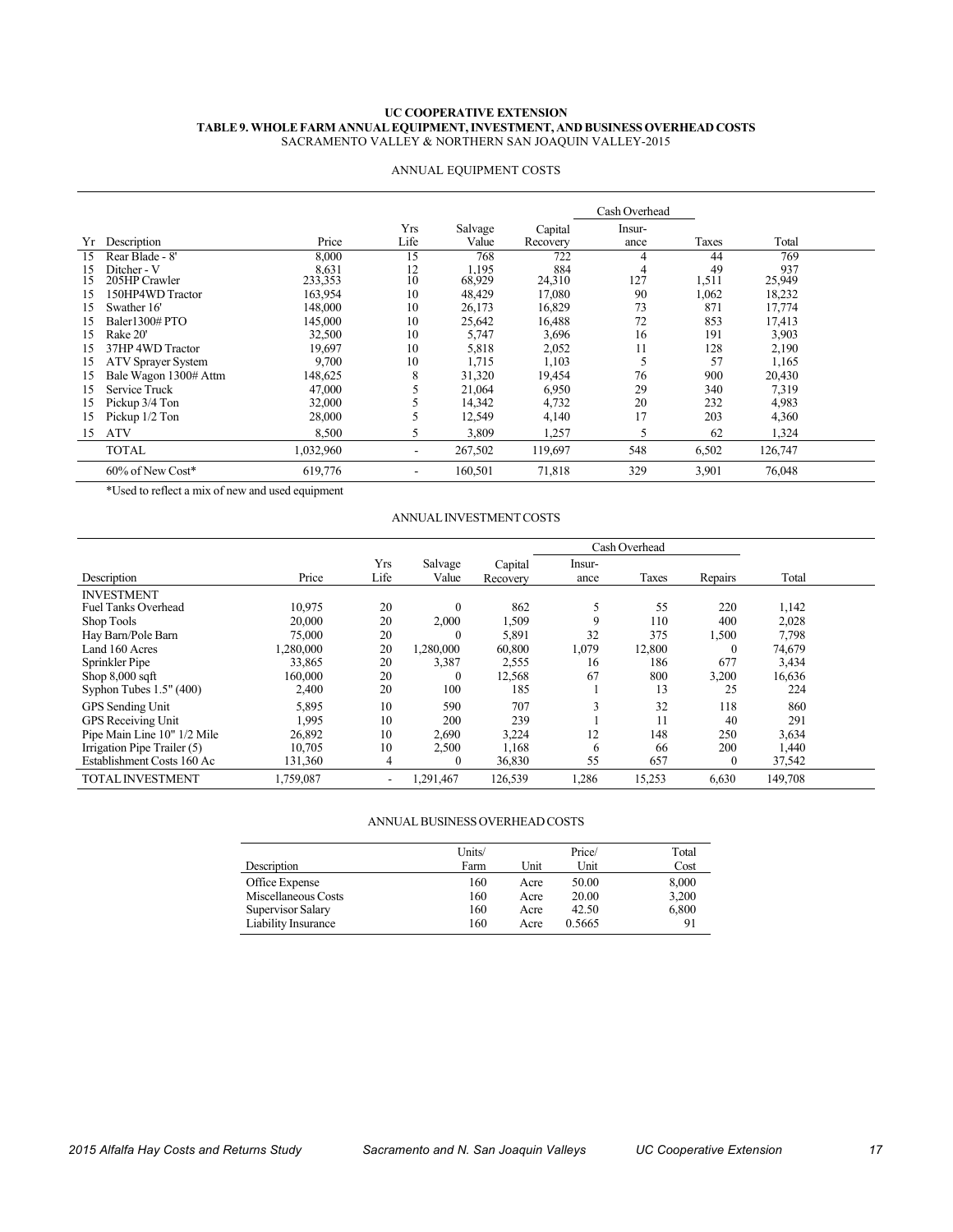#### $\overline{a}$ ANNUAL EQUIPMENT COSTS **UC COOPERATIVE EXTENSION TABLE 10. HOURLY EQUIPMENT COSTS** SACRAMENTO VALLEY & NORTHERN SAN JOAQUIN VALLEY-2015

|    |                           | Alfalfa Hay | Total |          |        | Cash Overhead |         | Operating |       |           |
|----|---------------------------|-------------|-------|----------|--------|---------------|---------|-----------|-------|-----------|
|    |                           | Hours       | Hours | Capital  | Insur- |               | Lube&   |           | Total | Total     |
| Yr | Description               | Used        | Used  | Recovery | ance   | Taxes         | Repairs | Fuel      | Oper. | Costs/Hr. |
| 15 | 150HP4WD Tractor          | 194         | 1600  | 6.41     | 0.03   | 0.40          | 9.43    | 33.78     | 43.20 | 50.04     |
| 15 | 37HP 4WD Tractor          | 106         | 1600  | 0.77     | 0.00   | 0.05          | 1.58    | 7.05      | 8.63  | 9.45      |
| 15 | 205HP Crawler             | 38          | 1600  | 9.12     | 0.05   | 0.57          | 13.13   | 46.16     | 59.29 | 69.02     |
| 15 | Service Truck             | 32          | 1000  | 4.17     | 0.02   | 0.20          | 3.17    | 11.64     | 14.81 | 19.20     |
| 15 | Pickup 1/2 Ton            | 75          | 400   | 6.21     | 0.03   | 0.30          | 4.18    | 9.48      | 13.66 | 20.20     |
| 15 | Pickup 3/4 Ton            | 64          | 400   | 7.10     | 0.03   | 0.35          | 4.09    | 11.37     | 15.46 | 22.94     |
| 15 | <b>ATV</b>                | 31          | 400   | 1.89     | 0.01   | 0.09          | 1.20    | 3.79      | 4.99  | 6.98      |
| 15 | Baler1300#PTO             | 149         | 300   | 32.98    | 0.14   | 1.71          | 31.85   | 0.00      | 31.85 | 66.67     |
| 15 | Swather 16'               | 132         | 300   | 33.66    | 0.15   | 1.74          | 19.42   | 31.04     | 50.46 | 86.01     |
| 15 | Bale Wagon 1300# Attm     | 164         | 250   | 46.69    | 0.18   | 2.16          | 38.68   | 32.20     | 70.88 | 119.91    |
| 15 | Rake 20'                  | 96          | 250   | 8.87     | 0.04   | 0.46          | 4.60    | 0.00      | 4.60  | 13.97     |
| 15 | Rear Blade - 8'           | 27          | 200   | 2.16     | 0.01   | 0.13          | 1.21    | 0.00      | 1.21  | 3.52      |
| 15 | Ditcher - V               | 35          | 166   | 3.19     | 0.01   | 0.18          | 2.40    | 0.00      | 2.40  | 5.79      |
| 15 | <b>ATV Sprayer System</b> | 31          | 150   | 4.41     | 0.02   | 0.23          | 2.61    | 0.00      | 2.61  | 7.27      |